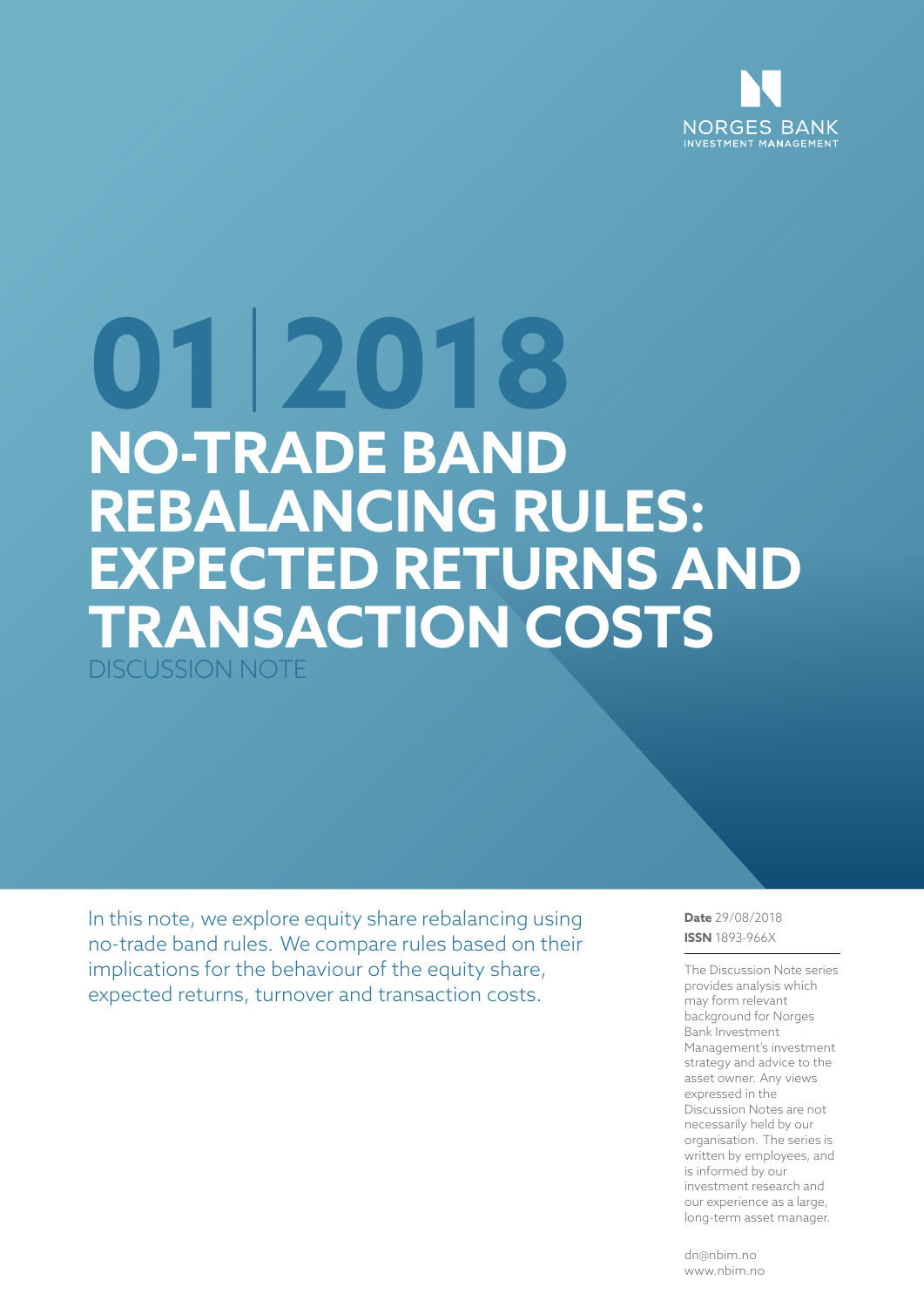# **SUMMARY**

- We evaluate rebalancing rules that rebalance the equity share when it breaches a predefined no-trade band. These rules allow the equity share to drift over time and save transaction costs, though bands imply variation in the equity share over time that may have expected return implications. We focus on comparing alternative no-trade band rules with a continuously rebalanced benchmark, rather than revisiting the question of whether to rebalance at all.
- A wider no-trade band reduces the likelihood that the equity share is rebalanced and implies a longer horizon over which the equity share drifts in the no-trade band. This leads to larger deviations of the equity share from its strategic level and a higher equity share on average.
- We consider whether equity share drift is related to variation in expected returns over time. We use simulations to show that whether the equity share drifts positively or negatively with expected returns depends on the width of the no-trade band. This results from the balance between momentum- and reversal-style components of expected returns changing with different horizons. The ability of no-trade bands to exploit time-varying expected returns is economically small and uncertain, however, implying that no-trade bands are an ineffective strategy for capturing time-varying expected returns.
- We calibrate a transaction cost model to illustrate the extent to which transaction costs vary across rebalancing rules. Wider no-trade bands, trading partially towards the strategic level and trading more slowly all lead to cost reductions and lower turnover.
- Our analysis suggests that an investor's tolerance for a higher average equity share and higher equity share variability should be weighed against the transaction cost savings from no-trade bands. The uncertainty around the relationship between the equity share and expected returns under no-trade bands suggests that this should be a secondary consideration when comparing rules.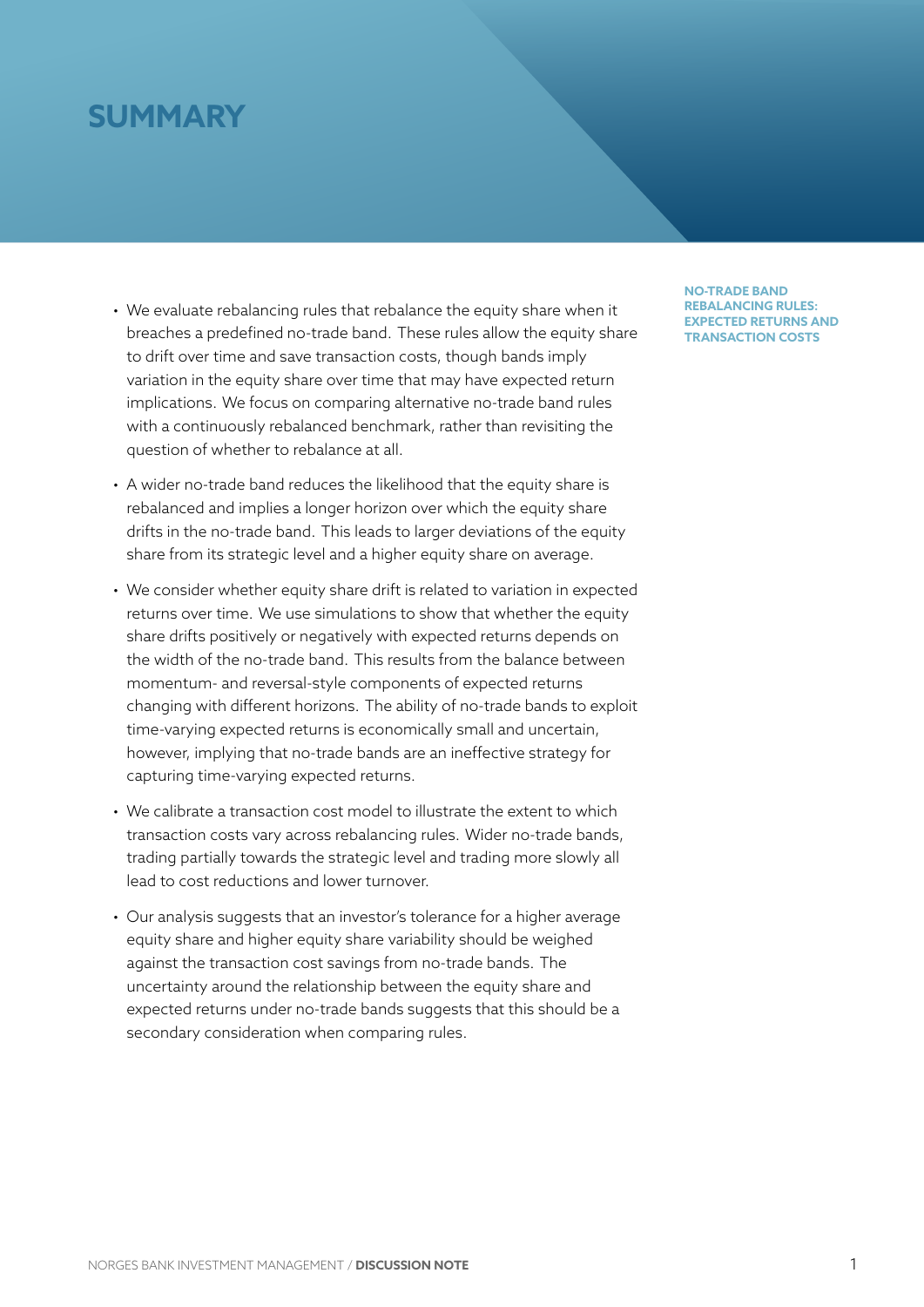# **Introduction**

An important consideration for many investors is whether and how to rebalance when differences in the relative performance of assets lead to drifts in their portfolio weights. One example of this issue is the drift in the equity share of a multi-asset portfolio with equity and fixed income components. Without rebalancing, the equity share can deviate significantly from its strategic or starting level, and as a result many investors choose to rebalance frequently.

Frequent rebalancing, however, can lead to significant trading volumes and transaction costs. An investor may therefore choose to follow a rule that reduces rebalancing events. A common approach is to establish a no-trade band around the strategic equity share, within which the equity share can vary without rebalancing occurring.

In this note, we compare a range of no-trade band rebalancing rules. The use of no-trade bands means that the equity share can drift over time, and this achieves a reduction in trading and transaction costs relative to rebalancing continuously. The drift in the equity share also implies a different distribution of the equity share over time, however, which potentially has expected return and risk implications. We assess the implications for drift in the equity share, expected returns and transaction costs for a range of no-trade band rebalancing rules. We vary the rules based on the width of the no-trade bands, and also consider alternative targets to which the equity share is returned (inner bands), and different speeds at which the equity share is rebalanced (trade size).

The starting point for our analysis is that the decision to rebalance the equity share is already in place. The case for and against rebalancing has been well-documented, where particular benefits include maintaining allocations at or near optimal portfolio weights and ensuring portfolio diversification. $^{\rm 1}$  In addition, the counter-cyclical nature of rebalancing and the discipline imposed by a rebalancing rule may be especially appropriate for long-term investors, as argued in Ang and Kjaer (2011). A large related literaturef[oc](#page-2-0)uses on the 'rebalancing premium', which is the tendency for the better diversification of rebalanced portfolios to positively skew the distribution of portfolio value at long horizons. Rather than revisiting the question of whether to rebalance or not, we focus on how and when rebalancing occurs through the comparison of alternative no-trade band rebalancing rules.

In the first part of the note, we show how no-trade band rules change the distribution of the equity share. A wider no-trade band reduces the likelihood that the equity share is rebalanced. This implies larger deviations of the equity share from its strategic level and a higher equity share on average, and implies that portfolio risk changes over time. We then consider whether the

<span id="page-2-0"></span> $1$ There is a large literature, often practitioner oriented, examining the case for rebalancing and comparing alternative rebalancing rules. See for example Arnott and Lovell (1993), Leland (1996), Donohue and Yip (2003), Masters (2003), Jaconetti, Kinniry and Zilbering (2010), Ilmanen and Maloney (2015), and Huss and Maloney (2017). See also NBIM Discussion Notes #1, #2, #3 and #4 (2012) for further discussion and analysis.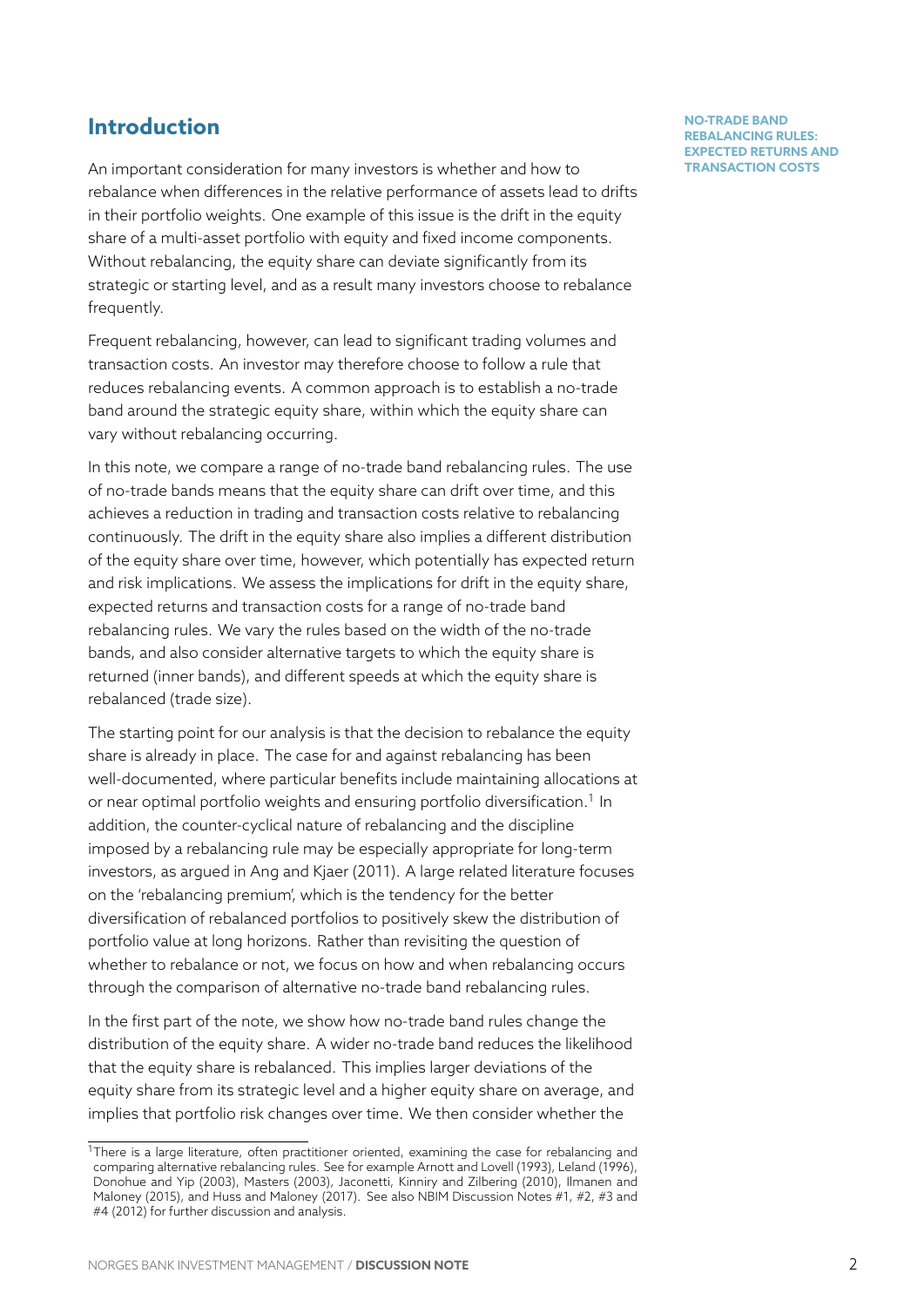equity share drift within no-trade bands captures variation in expected returns over time.

One consequence of time-varying expected returns for portfolio choice is that a long-term investor should vary the equity share conditional on the level of expected returns over time (e.g. Brennan, Schwartz and Lagnado (1997) and Campbell and Viceira (1999)).<sup>2</sup> In this note, we consider rebalancing rules that keep the strategic equity share fixed over time. As a result, ability to time expected returns only arises through the equity share drifting positively or negatively with changes in e[xp](#page-3-0)ected returns within the no-trade region. We guide our analysis using the evidence on time-varying expected returns, but note that varying the strategic equity share would be a more direct way of exploiting time-varying expected returns.<sup>3</sup>

We use simulations to show that the ability of no-trade bands to exploit time-varying expected returns depends on the width of the no-trade band. We specify expected return dynamics in [te](#page-3-1)rms of 'reversal' and 'momentum' components, where reversal effects are much more persistent than momentum effects. We show that when momentum effects dominate, which is the case over shorter horizons, the equity share co-moves positively with expected returns within no-trade bands. A narrower band shortens the period of time the equity share drifts before rebalancing is triggered, and this helps no-trade bands to exploit expected return variation. From a practical point of view, however, these effects are economically small and statistically weak, and an investor cannot be confident that no-trade bands can meaningfully exploit time-varying expected returns.

In the second part of the note, we explore the extent to which alternative no-trade bands, inner bands and trade sizes can reduce transaction costs and turnover. The relationship between no-trade band rebalancing and transaction costs has been the subject of a number of academic studies. The focus is often on optimal portfolio choice in the presence of different types of transaction costs, where it is optimal to establish no-trade bands as a rebalancing strategy. We calibrate a transaction cost model to illustrate the extent to which costs vary across rules, using insights from this literature to aid the specification of our model, in particular for a price impact function (e.g. Frazzini, Israel and Moskowitz (2015) and Novy-Marx and Velikov (2015)). Wider no-trade bands, wider inner bands and slower trading all lead to cost reductions.

Overall, the change in the distribution of the equity share under no-trade bands should be considered alongside transaction cost savings when comparing alternative rules. A wider no-trade band saves transaction costs but leads to a higher average equity share and higher variability in the equity share. The uncertainty associated with capturing time-varying expected

<sup>&</sup>lt;sup>2</sup>This implication has been derived in a partial equilibrium context, and naturally in a general equilibrium setting it is not possible for all investors to rebalance at the same time, in the same direction. Heterogeneity across investors is required to account for different rebalancing behaviour in general equilibrium.

<span id="page-3-1"></span><span id="page-3-0"></span><sup>&</sup>lt;sup>3</sup>The debate over whether time-varying expected returns can be exploited in real time is ongoing, however, and the feasibility of timing the strategic equity share would need to be explored further.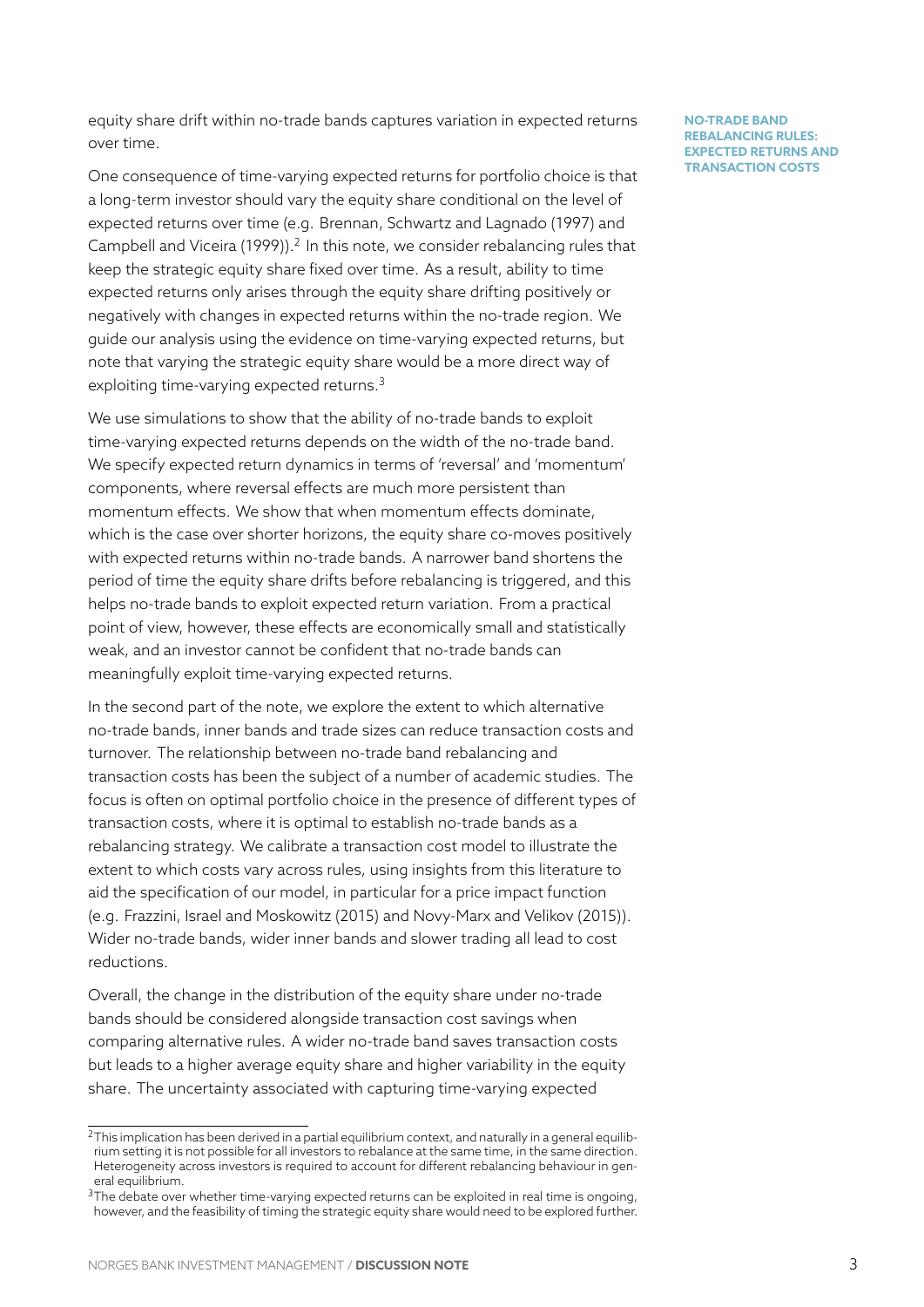returns implies that this should be a secondary consideration when comparing no-trade band rebalancing rules.

The note proceeds as follows. In Section 1, we define the features we vary in alternative no-trade band rebalancing rules, and describe the data and methodology used in our analysis. In Section 2, we explore variation in the equity share under alternative rules usin[g b](#page-4-0)ootstrapped returns. In Section 3, we consider whether no-trade rebalancing can capture time-varying expected returns. In Section 4, we specify a calibrated [tra](#page-6-0)nsaction cost model to understand the scope for reducing transactions costs using alternative rule[s.](#page-10-0) Section 5 concludes.

# **1. Definitio[ns](#page-19-0) and Methodology**

<span id="page-4-0"></span>In thiss[ec](#page-25-0)tion, we define the main features of the no-trade rebalancing rules we consider, and outline the data and methodology used to assess alternative rules.

# **No-trade Band Rebalancing: Definitions and Methodology**

In specifying a no-trade band rebalancing rule, the primary feature to define is the width of the no-trade band around the strategic equity share. The width of the no-trade bands defines the band outside which the equity share needs to move in order for rebalancing to be triggered. We refer to the width in terms of percentage points on either side of the strategic equity share, for example a 4 percentage point no-trade band around a 70 percent strategic level implies that the outer edges of the no-trade band are at 66 percent and 74 percent.

We also consider other features of rebalancing rules that are relevant once rebalancing has been triggered. We allow for 'inner bands' around the strategic equity share, which are the levels to rebalance to following a breach of the no-trade band. For example, a 70 percent strategic equity share with 2 percentage point inner bands implies that the equity share is rebalanced to a 72 percent (68 percent) equity share if the upper (lower) side of the no-trade band is breached.<sup>4</sup>

We also vary the speed at which the equity share is returned to the strategic equity share or inner band, which we refer to as 'trade size'. Trade size is defined as the fra[ct](#page-4-1)ion of the portfolio, in basis points per month, that is traded each period towards the rebalancing target. Figure 1 shows a simple illustration of these key features.

In this note, we consider symmetrical no-trade bands, inner bands and trade sizes, using the same magnitudes whether rebalancing on [t](#page-5-0)he upside or downside. We define no-trade bands and inner bands that are between 1 and 6 percentage points above/below the strategic equity share, and trade sizes from 25 basis points per month to a single trade ('one-step') to the strategic level. Table 1 summarises the ranges of the rule parameters.

<span id="page-4-1"></span> $4$ When rebalancing to an inner band, if the equity share drifts past the inner-band target though remains within the no-trade band region, no more rebalancing trades occur until the next time the no-trade [ba](#page-5-1)nd is breached.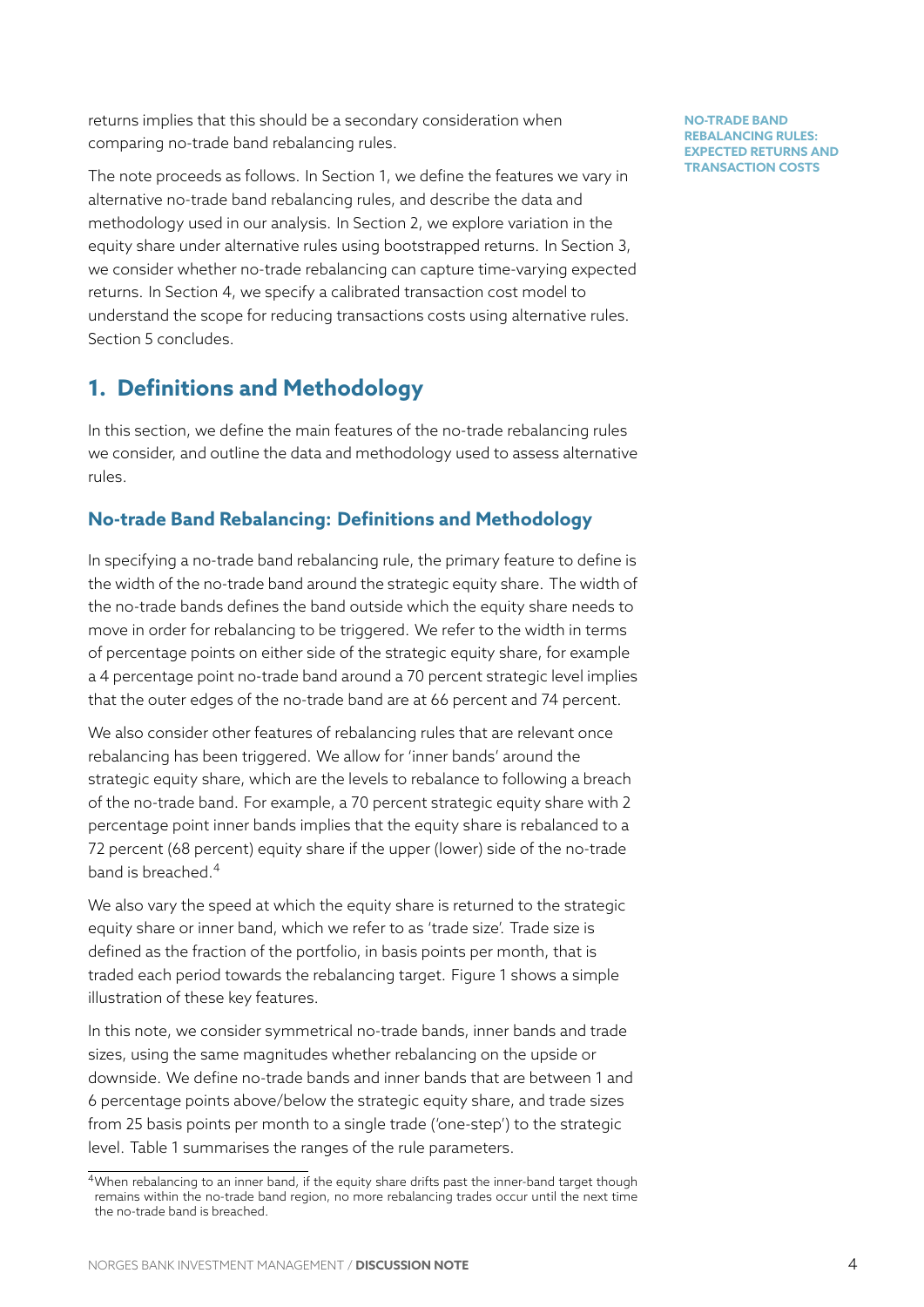#### *Figure 1: No-trade band rebalancing rule definitions*

<span id="page-5-0"></span>

We implicitly consider zero no-trade bands when rebalancing continuously, and zero inner bands when rebalancing fully to the strategic equity share. The continuously rebalanced portfolio provides a benchmark in our analysis for comparing rules and is defined as a portfolio that rebalances the equity share to a constant 70 percent every month.<sup>5</sup> As discussed as in the introduction, we use continuous rebalancing as a benchmark for comparing the performance of alternative rebalancing rules, rather than focusing on the question of whether to rebalance or n[ot](#page-5-2).

*Table 1: No-trade band rebalancing rule parameters*

<span id="page-5-1"></span>

| No-trade band (percentage points +/-) | 1, 2, 3, 4, 5, 6           |
|---------------------------------------|----------------------------|
| Inner band (percentage points $+/-$ ) | 1, 2, 3, 4, 5, 6           |
| Trade size (basis points per month)   | 25, 50, 100, 150, One-step |

# **Data and Methodology**

We evaluate alternative rebalancing rules for an equity and fixed income portfolio represented by aggregate US equity and fixed income returns. We use monthly returns calculated from the MSCI USA total return index and the Bloomberg Barclays US Treasury total return index over the period from January 1973 to December 2017.<sup>6</sup> For the majority of our analysis, we set the strategic equity share to 70 percent.

 $^5$ While close to constant, the continuou[sly](#page-5-3) rebalanced benchmark equity share can drift a little every other month, since we require a month for rebalancing to take place. This provides a more realistic representation of a constantly rebalanced benchmark. For all our analysis, this slight drift in the equity share is of little consequence, and all results are unaffected if using an instantaneously rebalanced/truly constant benchmark.

<span id="page-5-3"></span><span id="page-5-2"></span><sup>&</sup>lt;sup>6</sup>The start of the sample period is determined by the availability of the fixed income return data.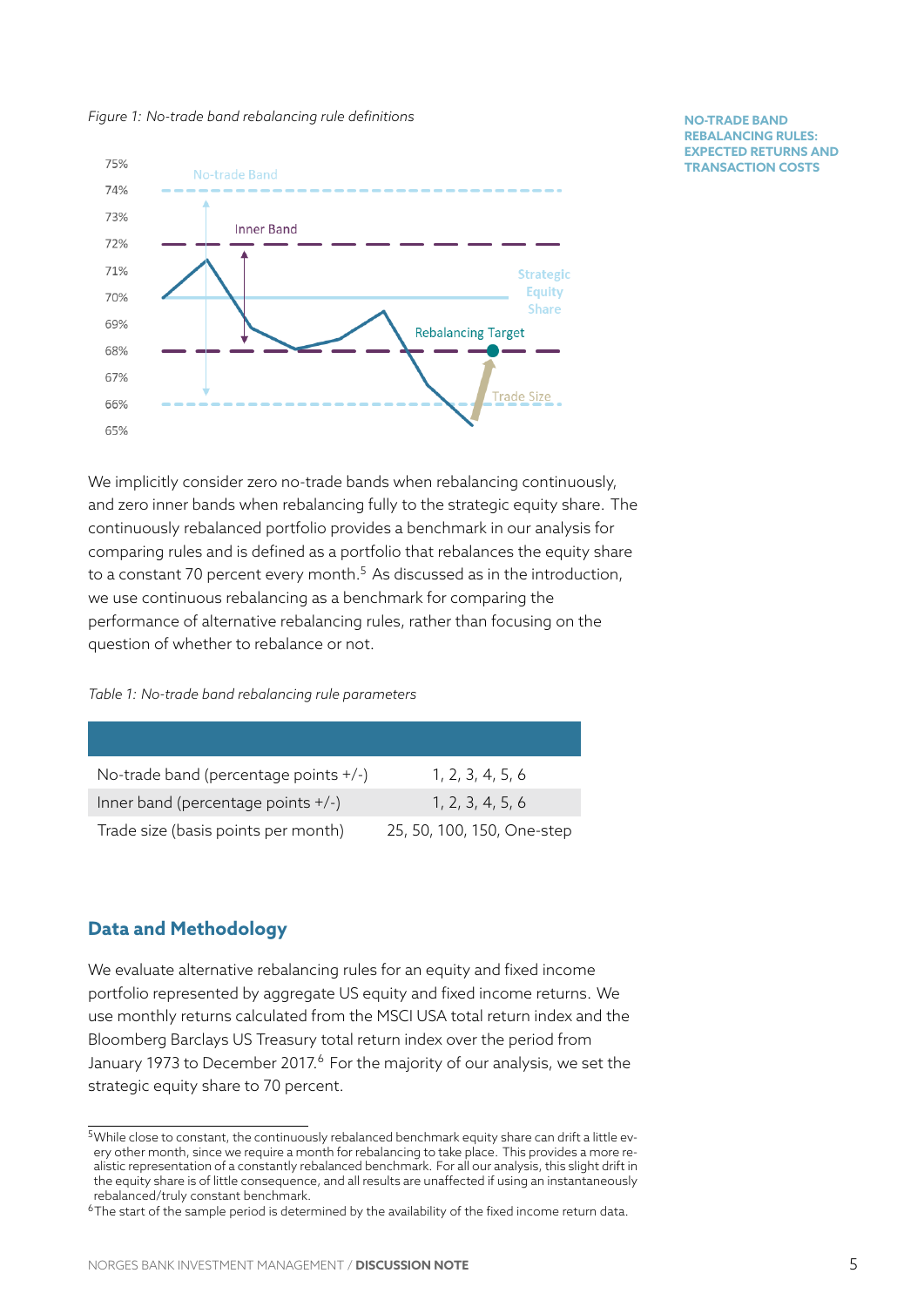For much of our analysis we use a bootstrapping methodology to re-sample historical returns. We block-bootstrap 1,000 50-year samples of equity and fixed income returns to which we apply the alternative rebalancing rules.<sup>7</sup> Resampling historical data through bootstrapping allows us to avoid making assumptions about key statistical properties of equity and fixed income returns, such as their predictability, volatility and correlation. We also consider calibrated simulation models, however, which are described in more detail later in the note.

Throughout our analysis, we estimate the effects of alternative rebalancing rules by averaging across the bootstrapped samples. We also include interval estimates around the averages to understand the statistical significance of effects, and to convey the degree of uncertainty associated with different effects.<sup>8</sup>

# **2. The Behaviour of the Equity Share under No-trade B[an](#page-6-1)ds**

<span id="page-6-0"></span>In this section, we consider the implications of no-trade band rebalancing rules for the behaviour of the equity share over time. A natural consequence of no-trade bands is that the equity share will drift within the no-trade band until rebalancing is triggered. The likelihood that the equity share breaches the no-trade band and triggers rebalancing depends on many factors. Some of these factors relate to the properties of asset returns, including the expected returns and volatilities across the equity and fixed income asset class components, and also the correlation across asset classes.

An important additional factor is the level of the strategic equity share. Figure 2 shows the average number of years between rebalancing events for different levels of the equity share, holding the no-trade band width at 4 percentage points, with no inner band and trading in one step. An increase in [th](#page-7-0)e strategic equity share from 60 to 70 percent with a fixed percentage point no-trade band width increases the average length of time between rebalancing events occurring. As the equity share is changed from around 50 percent, in either direction, the portfolio is increasingly dominated by one asset class and becomes more homogeneous. More extreme relative returns across the asset classes are therefore needed to trigger rebalancing. Other factors that influence the extent of deviations in the equity share, which we focus on, are concerned with the specification of the no-trade rebalancing rule.<sup>9</sup> A wider no-trade band, holding the strategic equity share fixed,

 $7$ To preserve the time series properties of returns, such as persistent variation in expected returns and volatility, we resample blocks 12 months in length. For highly persistent expected returns, the bloc[k](#page-6-2) length is likely too short and would not capture long-term reversal effects in returns, which we address by bootstrapping a VAR model later in the note. However, smaller/larger block sizes do not lead to meaningfully different results. We use a moving-block bootstrap (Kuensch (1989)), which allows for overlapping blocks and delivers better statistical properties of bootstrapped series than a non-overlapping block-bootstrap.

 $^8$ It should be noted that this uncertainty only reflects randomness in the return-generating process and the extent to which a given rule would behave differently with alternative sample realisations. It does not capture the parameter uncertainty inherent in bootstrapping returns, simulation calibrations or transaction cost estimates.

<span id="page-6-2"></span><span id="page-6-1"></span><sup>&</sup>lt;sup>9</sup>All results in the section are based on the bootstrap methodology described in Section 1. The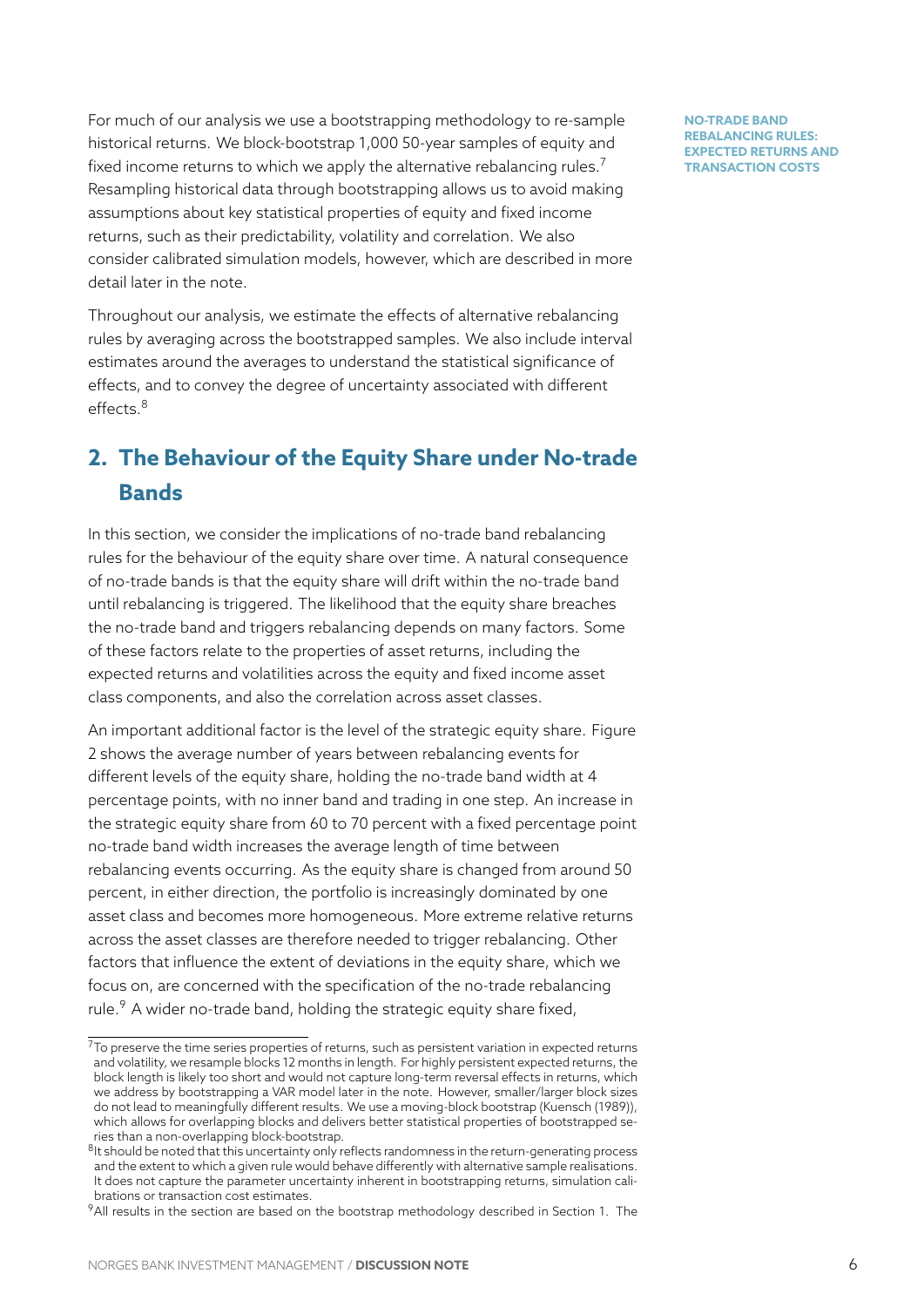*Figure 2: Average number of years between rebalancing events by equity share (4pp no-trade band)*

*Figure 3: Average number of years between rebalancing events by no-trade band (70 percent strategic equity share)*

#### <span id="page-7-0"></span>2 3 4 5 6 7 10% 20% 30% 40% 50% 60% 70% 80% 90% Strategic Equity Share Years 0 1  $\overline{2}$ 3 1 2 3 4 5 6 No−trade Band (pp +/−) Years

#### **NO-TRADE BAND REBALANCING RULES: EXPECTED RETURNS AND TRANSACTION COSTS**

decreases the probability of rebalancing taking place. This can be seen in Figure 3, which shows the average number of years that occur between rebalancing events for alternative no-trade band widths.

One consequence of imposing no-trade bands is that the equity share is likely to be [hig](#page-7-0)her on average than with continuous rebalancing. Given higher average returns for equities relative to fixed income, the equity share will tend to increase over time as the equity component outperforms the fixed income component. To understand the extent to which the average equity share increases, we estimate the average equity share for alternative rebalancing rules for no-trade bands between 1 and 6 percentage points. The average deviations from a 70 percent strategic level are shown in Figure 4, in percentage points.<sup>10</sup> The average equity share increases from 70 percent for a 1 percentage point band to 71.2 percent for a 6 percentage point band.<sup>11</sup>*,* <sup>12</sup>

The figure also includes the  $5<sup>th</sup>$  and  $95<sup>th</sup>$  percentiles of the distri[bu](#page-8-0)tion of 50-year samples t[o w](#page-7-1)hich the alternative no-trade rules are applied. The realised average equity share can vary across different samples, and the percentiles provide a sense of the significance of the average effect.<sup>13</sup>

In addition to differences in the average level of the equity share, varying the width of the no-trade band naturally allows additional variation in the equity share around its strategic level. We measure this effect through "tra[ck](#page-7-2)ing error": the standard deviation of relative returns for a rebalancing rule relative

results are robust to using the VAR-bootstrap methodology that we employ later in the note, which allows for possible effects of highly persistent expected returns.

 $10$ Naturally, this deviation could be corrected for by rebalancing towards a target level that is below the 70 percent strategic level, such that the equity share is 70 percent on average. When comparing returns for different rules, we adjust for these differences.

<span id="page-7-1"></span> $11$ The positive drift in the equity share also implies that the upper limit of the no-trade band is more likely to be breached than the lower limit. Based on bootstrapped samples, the probability of rebalancing down from the upper limit is approximately 60 percent, compared to 40 percent for rebalancing upwards from the lower limit.

 $12$ This increase in the average equity share may be over-estimated from a forward-looking perspective, to the extent that the realised equity premium in our bootstrapped samples is higher than today, evidence for which is summarised in NBIM Discussion Note #1 (2016).

<span id="page-7-2"></span> $13$ The intervals cannot be used to compare the significance of differences across no-trade band widths, since the co-variance needed to perform the test is not included. The widths of 1, 2 and 3pp bands are significantly different from each other at the 10 percent level. 2pp differences between band widths (e.g. 2 and 4pp bands) are significantly different at the 10 percent level for all differences except 4 and 6.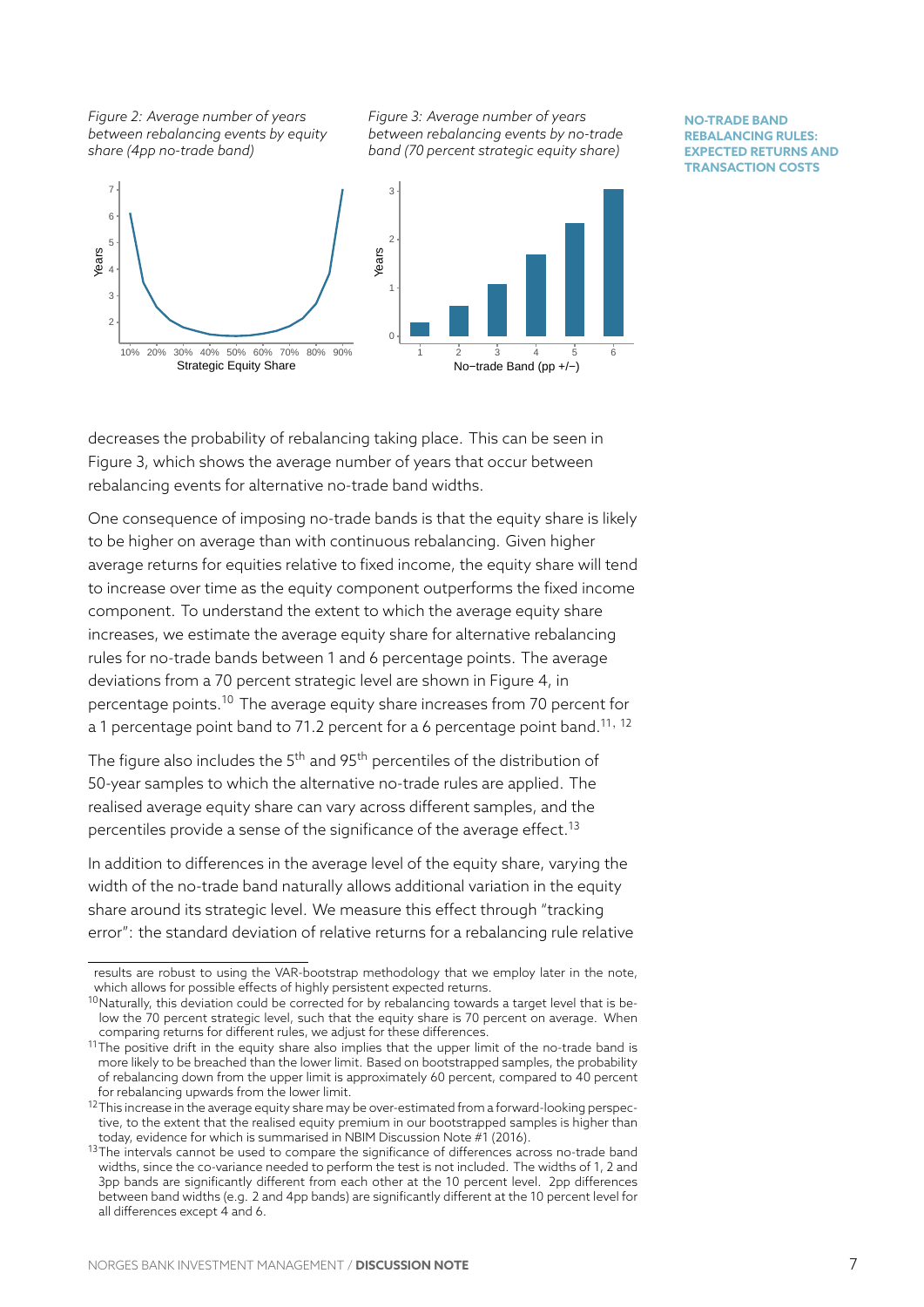*Figure 4: Average equity share deviation by no-trade band width*

*Figure 5: Tracking error vs. continuous rebalancing by no-trade band*

**NO-TRADE BAND REBALANCING RULES: EXPECTED RETURNS AND TRANSACTION COSTS**

<span id="page-8-0"></span>

*Note: Dots show average of 1,000 50-year samples; intervals show 5th and 95th percentiles of distribution*

*Note: Dots show average of 1,000 50-year samples; intervals show 5th and 95th percentiles of distribution*

to continuous rebalancing. Annualised tracking error for different band widths is shown in Figure 5, where average values range from 18 basis points to 49 basis points.

Inner band size and trading speed also influence the path of the equity share within the no-trad[e](#page-8-0) band. To analyse the effect of alternative inner bands on the average equity share and the variability of the equity share, we hold the no-trade band fixed at 4 percentage points.<sup>14</sup> Figure 6 shows the average deviations from a 70 percent strategic level for different inner bands. Including an inner band of 4 percentage points increases the average equity share by around 70 basis points. It should [be](#page-8-1) noted, [ho](#page-8-2)wever, that the differences across inner bands are statistically insignificant.

*Figure 6: Average equity share deviation by inner band*

*Figure 7: Tracking error relative to continuous rebalancing by inner band*

<span id="page-8-2"></span>



*Note: Dots show average of 1,000 50-year samples; intervals show 5th and 95th percentiles of distribution*

*Note: Dots show average of 1,000 50-year samples; intervals show 5th and 95th percentiles of distribution*

Inner bands also lead to an increase in tracking error, where trading to points

<span id="page-8-1"></span> $^{14}$ The expected impact on the average equity share of setting an inner band is somewhat ambiguous: trading to a higher point when rebalancing from an upper limit breach of the no-trade band should lead to a higher equity share on average. On the other hand, trading to a lower point when rebalancing from a lower limit should lead to a lower equity share on average.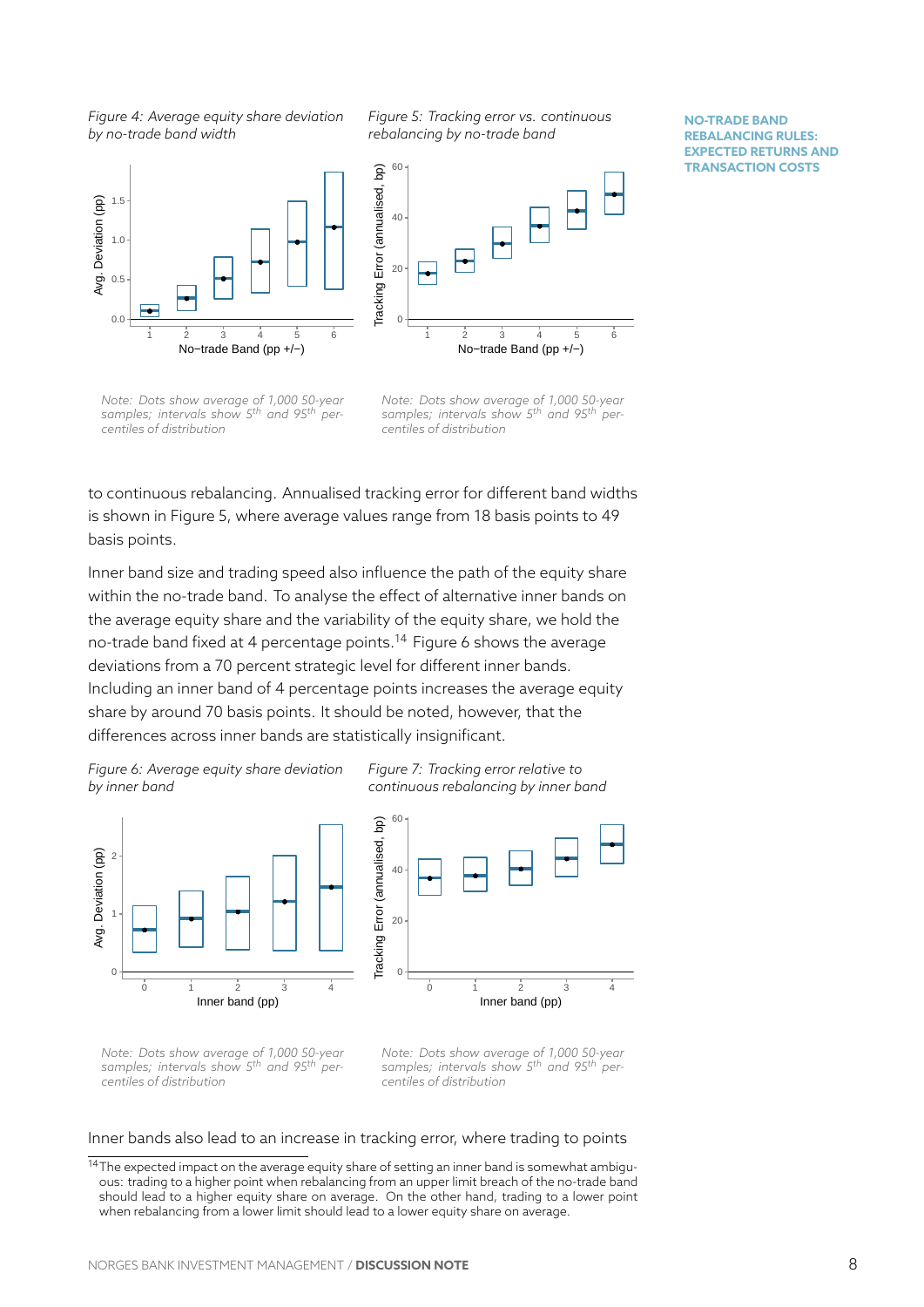away from the strategic equity share naturally leads to larger equity share deviations. Figure 7 shows annualised tracking error for alternative inner band widths. Average tracking error ranges from 36 basis points with no inner band to 50 when adding a 4 percentage point inner band.

We can also asses[s t](#page-8-2)he effects of varying rebalancing trade size on the average equity share. We again fix the no-trade band at 4 percentage points and do not impose inner bands in the rebalancing rules.<sup>15</sup> Figure 8 shows the effect of varying trade sizes on the average equity share, and the impact is relatively small. When trading at 25 basis points per month, or trading in a single step, the average equity share varies within a ran[ge](#page-9-0) of app[ro](#page-9-1)ximately 50 to 75 basis points. Varying the trade size has a more noticeable effect on tracking error, shown in Figure 9, which decreases from 71 to 37 basis points when trading either at 25 basis points per month or in a single step, and this difference is statistically significant.

*Figure 8: Average equity share de[via](#page-9-1)tion by trade size*

<span id="page-9-1"></span>





*Note: Dots show average of 1,000 50-year samples; intervals show 5th and 95th percentiles of distribution*

*Note: Dots show average of 1,000 50-year samples; intervals show 5th and 95th percentiles of distribution*

Overall, wider no-trade bands, wider inner bands and smaller trade sizes lead to a higher equity share on average, and increased equity share variability. The increase in average equity share from no-trade band rebalancing implies that an investor is bearing additional exposure to equities. A wide no-trade band may imply a deviation from an 'strategic' or 'optimal' equity share level, and an investor may also be concerned with letting the equity share vary too much relative to this level. The variability in the equity share allowed by no-trade bands implies that the risk of the portfolio changes over time due to both time-varying market risk and time variation in the equity share.

No-trade bands may have additional expected return implications to the extent that the equity share drift within the no-trade band is related to variation in expected returns over time. In the next section, we explore the extent to which no-trade band rebalancing captures time-varying expected returns.

<span id="page-9-0"></span><sup>15</sup>Similar to inner bands, the net effect is somewhat ambiguous given that a slower trading speed implies a more persistent path both above and below the strategic equity share when rebalancing on the upside and downside respectively.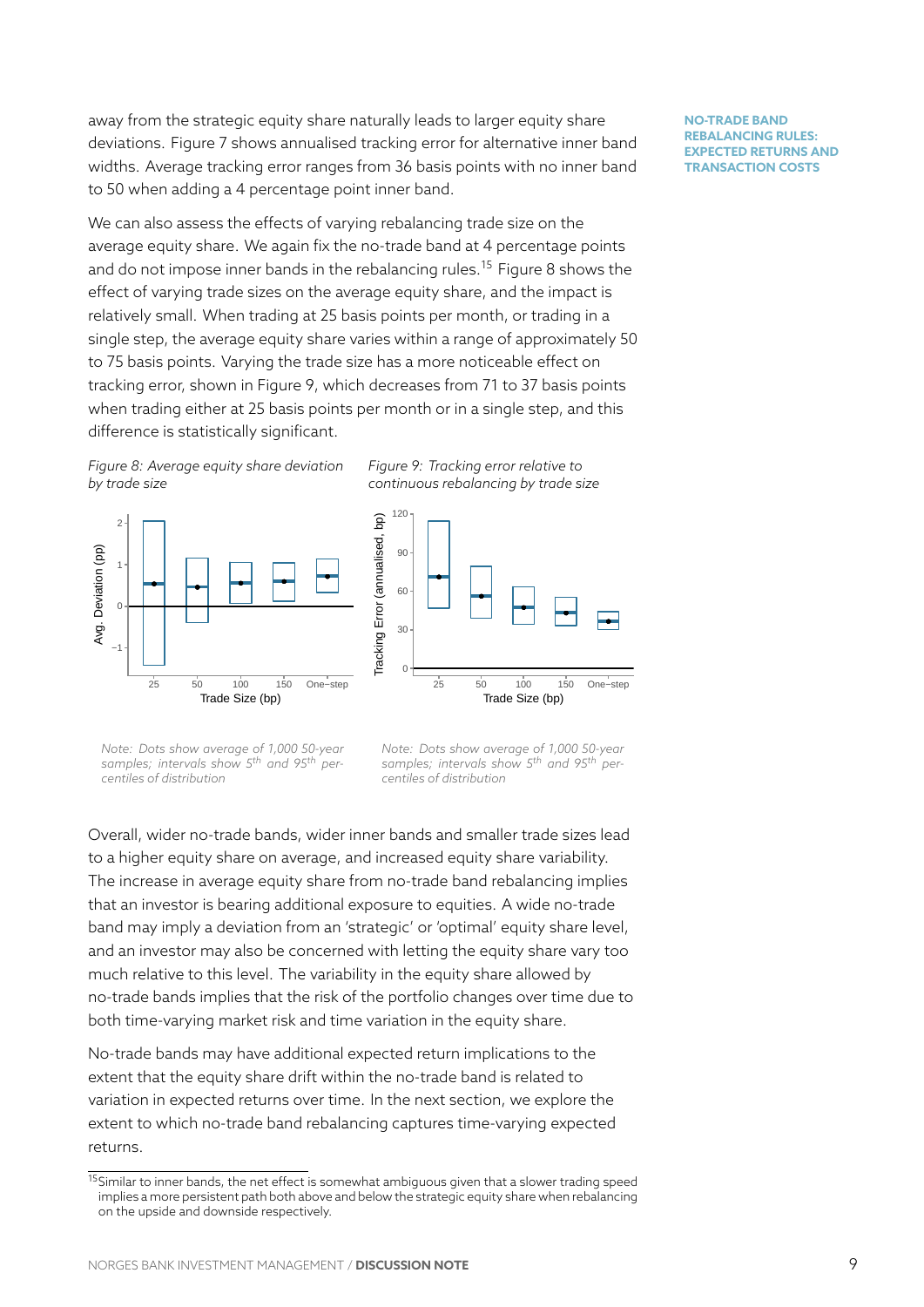# **3. Timing Expected Returns with No-trade Bands**

<span id="page-10-0"></span>In this section, we explore the ability of no-trade band rules to capture variation in expected returns over time. There is an extensive literature documenting time-variation in aggregate expected equity returns.<sup>16</sup> For simplicity, we initially focus only on time-varying expected equity returns. There is also evidence for time variation in expected bond returns, in the volatilities of equity and bond returns, and in the correlation betw[een](#page-10-1) equity and bond returns. At first, however, we do not include these dynamics in our simulations, in order to isolate the role of expected equity returns and to build intuition. Later in the section, we re-visit our simulation findings using a model that allows for all these additional features of asset returns, and show that our findings are unchanged.

As outlined in the previous section, the equity share drifts to varying extents depending on the rebalancing rule parameters. It is possible for the drift to have expected return implications: for example if the equity share tends to drift higher (lower) when expected returns also tend to be high (low), no-trade bands may be able to exploit variation in expected returns. We use simulation models to explore the relationship between equity share drift and expected returns under alternative rules, and ask whether alternative rules trade with or against time-varying expected returns.

# **Simulation Analysis: Evaluating Timing Ability**

We use alternative simulations models with time-varying expected returns to generate returns and explore the timing ability of no-trade bands. We simulate monthly returns on a 70-30 percent equity and fixed income portfolio and evaluate rebalancing rule returns relative to a continuously rebalanced benchmark. This implies that we compare rebalancing strategies to a benchmark portfolio that has no link between its equity share and expected returns: by definition, a constant equity share cannot move either with or against expected returns.<sup>17</sup> We evaluate rebalancing strategy returns,  $r_{t}^{N}$ , based on the alpha from a regression on continuously rebalanced benchmark returns, *r R t* :

$$
r_t^N = \alpha + \beta r_t^R + e_t. \tag{1}
$$

The regression framework enables us to control for differences in average equity shares under alternative no-trade band rules. As outlined in Section 2, the equity share tends to drift upward within no-trade bands and is higher on average than with a continuously rebalanced benchmark. This effect is controlled for in the regression framework through a higher beta coefficien[t,](#page-6-0) such that a positive (negative) alpha coefficient reflects only the ability (inability) of no-trade rebalancing to exploit time-varying expected returns.<sup>18</sup>

<sup>16</sup>Cochrane (2011) provides an overview of the literature.

 $17$ As noted earlier, the equity share almost but not quite constant in the continuously rebalanced portfolio. The simulation results are unaffected if using a constant equity share instead.

<span id="page-10-2"></span><span id="page-10-1"></span> $18$ The alpha coefficient could also reflect the ability / inability to time volatility. Volatility is constant in the first two simulation models we consider. Later in this section we bootstrap a VAR model which captures time variation in the volatility of realised returns where this effect might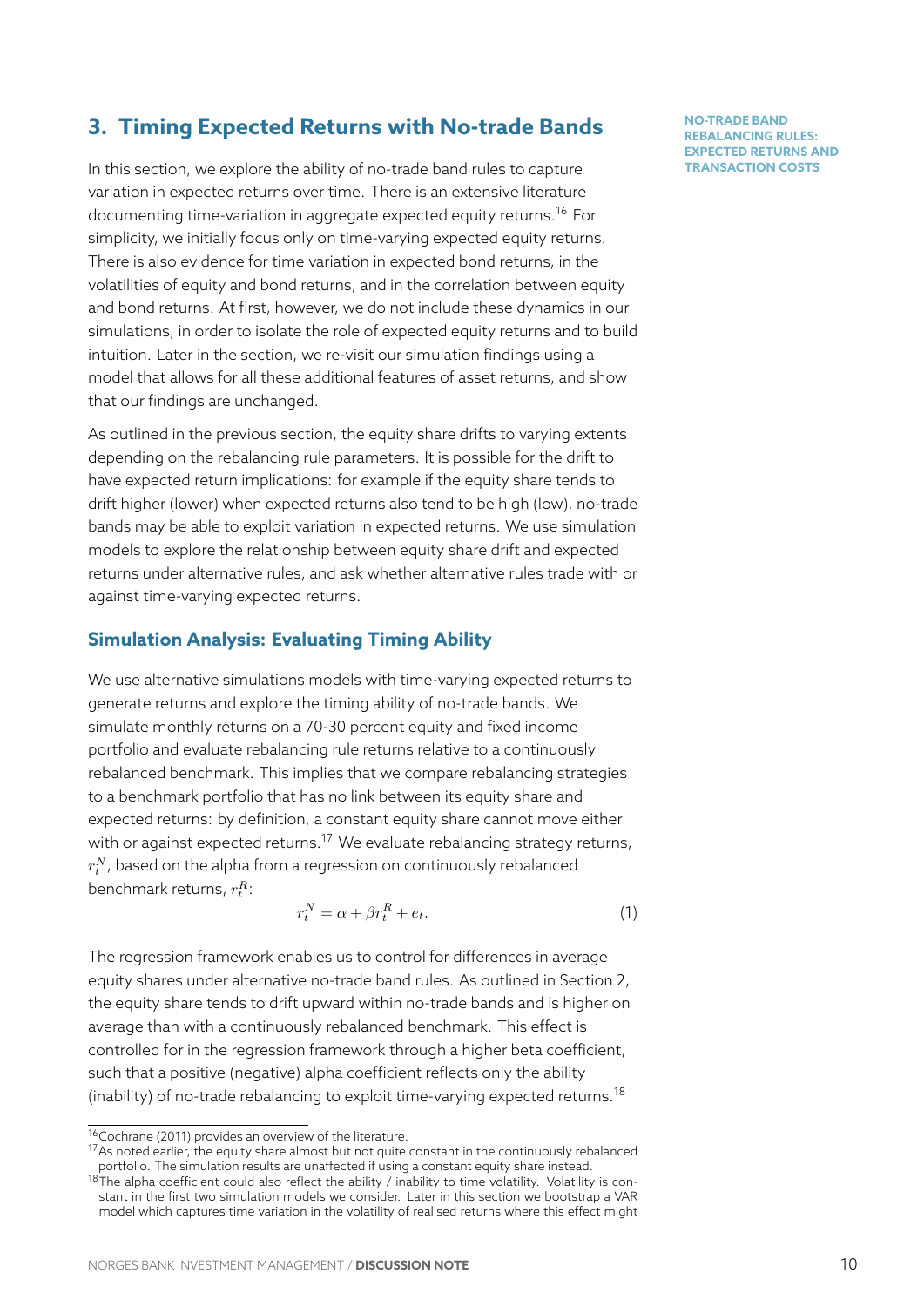A positive (negative) alpha implies that the equity share co-moves positively (negatively) with expected returns under a given rebalancing rule.

A key advantage of using simulations is that expected returns can be observed directly, which would not be the case if using bootstrapped returns, where expected returns are not observed and would need to be estimated. For this reason, we choose to compare rules using simulations that are calibrated to include reasonable expected return dynamics. With simulations, we can also isolate different components of return dynamics to examine their effect on no-trade band timing performance. We proceed in this fashion, where we first simulate predictable equity returns with a single variable driving expected returns that behaves counter-cyclically relative to the market and generates a reversal effect in returns. We then extend this model to include a pro-cyclical component of expected returns which generates a momentum effect in returns.

### **No-trade Bands and Expected Returns: Reversal Effect**

We initially analyse no-trade band performance with an equity return-generating process where expected returns are driven by a single state variable *Xt*:

$$
r_{t+1} = r^f + X_t + \epsilon_{t+1}
$$
  

$$
X_{t+1} = \phi_0 + \phi_1 X_t + u_{t+1}.
$$

 $r_t$  is the monthly equity return,  $r^f$  is the risk-free rate,  $X_t$  is the expected return and  $\epsilon_{t+1}$  is the unexpected return. For simplicity, we assume no volatility in fixed income returns, and that shocks  $\epsilon_t$  and  $u_{t+1}$  are homoscedastic and drawn from a multivariate normal distribution, though these assumptions do not affect our results and we later relax them. We calibrate the return-generating system in line with empirical estimates, where the parameters are calibrated to match a regression of monthly US stock returns on the dividend-price ratio over the period January 1950 to December 2016.19, <sup>20</sup>

Table 2 summarises key parameters in the calibration of the system. We calibrate a small degree of predictability in returns, captured through a low *R*<sup>2</sup> from [a](#page-11-0)[r](#page-11-0)[eg](#page-11-1)ression of returns on the lagged predictor *Xt*. The process for expe[cte](#page-12-0)d returns is persistent, as captured through a high *ϕ*<sup>1</sup> coefficient. In addition, there is a strongly negative correlation between return and state variable shocks  $\epsilon_t$  and  $u_{t+1}$ .

be relevant.

 $19$ The calibration of predictability, persistence and shock correlation is in line with the academic literature, for example Campbell (1991) and Pastor and Stambaugh (2009). Our aim is to capture the predictability of one of many possible predictors, as an illustration of the no-trade rebalancing implications. We explore additional predictors in a larger model later in this section. The riskfree rate and expected excess return are lower than has historically been the case, though our findings throughout are unchanged if using a higher level. Similarly, our results are unchanged if using international equity returns to guide our calibration.

<span id="page-11-1"></span><span id="page-11-0"></span> $20$  For the results that follow, a key moment in the calibration is the covariance between realised returns and expected returns, for which the shock correlation, predictability and persistence are important determinants. Our analysis is robust to moderate changes in the calibration where the covariance remains negative, consistent with the arguments in Pastor and Stambaugh (2009).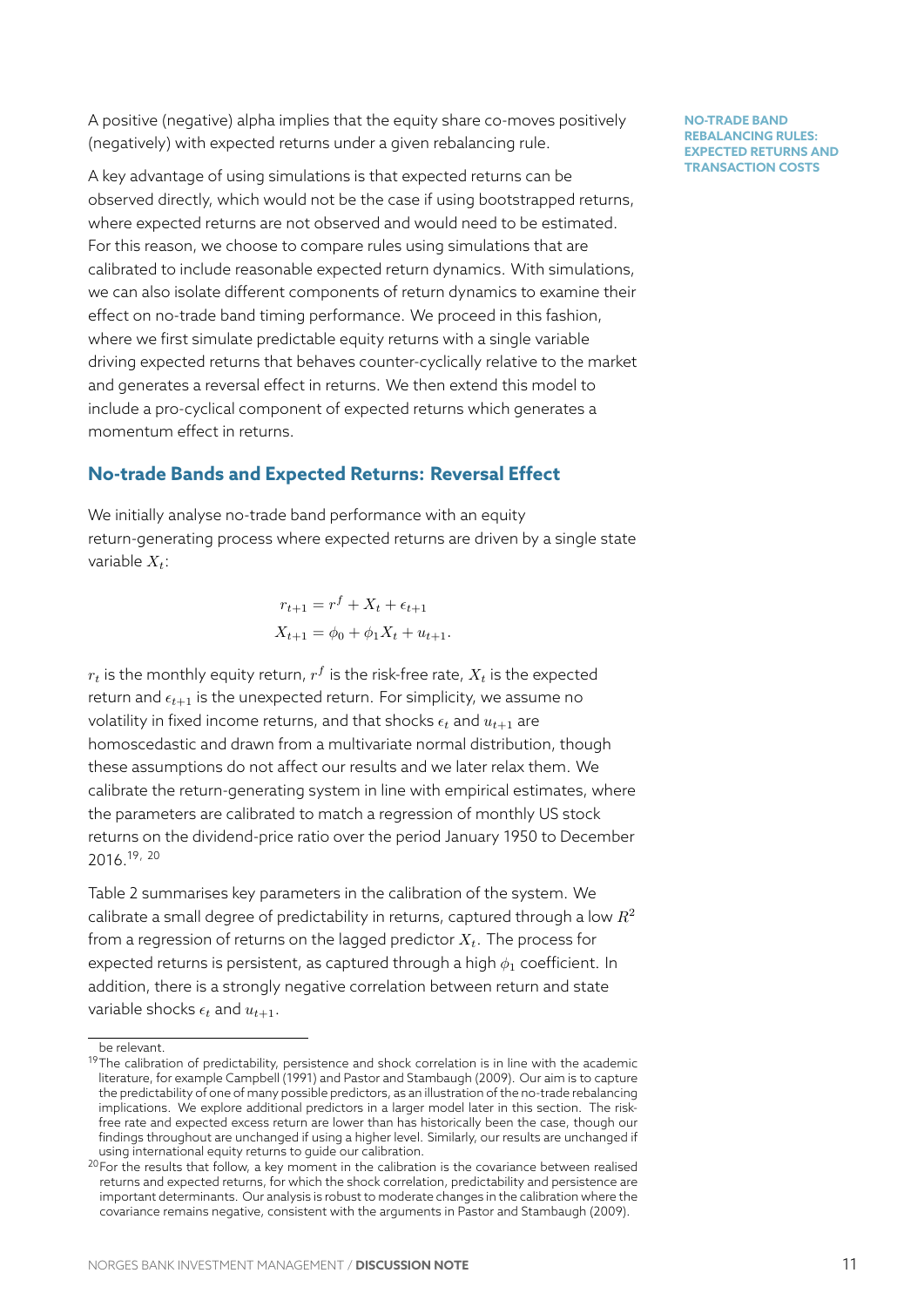#### *Table 2: Return system calibration*

<span id="page-12-0"></span>

| Risk-free Rate (annual)                | r <sup>f</sup>          | $1\%$   |
|----------------------------------------|-------------------------|---------|
| Expected Excess Equity Return (annual) | $E(r_t) - r^f$          | 3%      |
| Equity Return Volatility (annual)      | $\sigma(r_t)$           | 16%     |
| Return Predictability (monthly)        | $R^2$                   | $1\%$   |
| <b>Expected Return Persistence</b>     | $\varphi_1$             | 0.99    |
| <b>Shock Correlation</b>               | $\rho(\epsilon_t, u_t)$ | $-0.90$ |

#### **NO-TRADE BAND REBALANCING RULES: EXPECTED RETURNS AND TRANSACTION COSTS**

A key parameter in the calibration is  $\rho(\epsilon_t, u_t)$ , the correlation between expected return and return shocks. This is strongly negative in the calibration, implying a form of counter-cyclical variation in expected returns. We refer to this as a 'reversal' component in expected returns, where negative (positive) returns are associated with positive (negative) shocks to expected returns. To the extent that no-trade band rebalancing captures this variation, the rule could be considered to exploit counter-cyclical variation in the expected returns.

It is useful to provide some context around the degree to which no-trade bands might be able to exploit time-varying expected returns, i.e. the potential magnitude of alphas of the rebalancing strategy relative to continuous rebalancing when successfully timing expected returns. To do this, we estimate alphas when varying the equity share directly in line with expected returns within our simulations. $21$  We use two alternative simulation models in the section, the reversal model as outlined above, and an extended model that includes a momentum effect. Figure 10 shows the alphas from timing expected returns with the equity [sh](#page-12-1)are for the two models. The left-most bars in Figure 10 show annualised alphas when varying the equity share between 66 and 74 percent. Varying the e[quit](#page-13-0)y share by 4 percentage points either side of the strategic 70 percent equity share leads to alphas of 16 and 21 basis points per [yea](#page-13-0)r (where the extended model generates higher alphas due to a higher predictive  $R^2$  in the model).

Figure 10 also shows alphas from more aggressive equity share timing, varying the equity share by up to 50 percentage points. These improvements are more substantial, and illustrate that a significantly more aggressive chang[e in](#page-13-0) the equity share would be needed to generate larger differences relative to a constant strategic equity share. The figure highlights an important aspect of the large literature on capturing time-varying expected returns. In portfolio choice applications, it is more common to discuss

<span id="page-12-1"></span> $^{21}$ To obtain the equity share conditional on expected returns, we use a Z-score normalisation of the expected return and multiply it by 4 percentage points, which we add to the strategic 70 percent equity share. This means that when expected returns are one standard deviation above/below average, the equity share is set to 74/66 percent. The analogous methodology is used for varying the equity share by 10, 25 and 50 percentage points.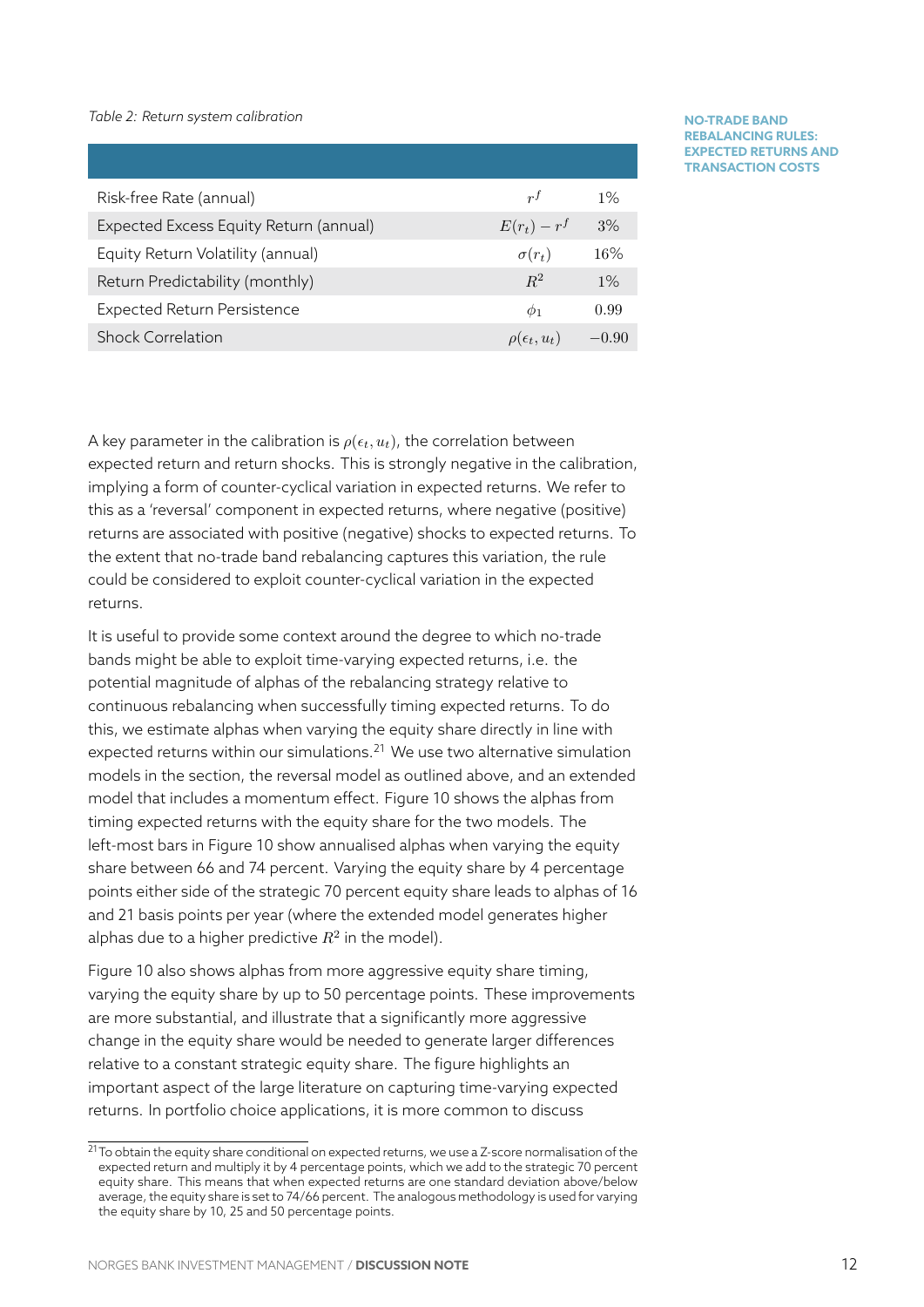#### *Figure 10: Timing the equity share - scope for alpha*

<span id="page-13-0"></span>

#### **NO-TRADE BAND REBALANCING RULES: EXPECTED RETURNS AND TRANSACTION COSTS**

variation in optimal weights that an investor should rebalance to, which depend on the conditional level of expected returns.<sup>22</sup> For all the no-trade rebalancing rules we consider, the strategic equity share is held constant and in relatively narrow bands compared to those in Figure 10. The alphas from direct equity share timing should therefore be consi[de](#page-13-1)red an upper bound to what no-trade rebalancing could achieve in terms of capturing time-varying expected returns within the simulation model.<sup>23</sup>

We proceed to simulate returns from the return-generating system described above, and apply no-trade rebalancing rules with different band widths (without inner bands and with one-step trade [siz](#page-13-2)es) and also for a continuously rebalanced portfolio. We generate a long time series of returns, to ensure that alpha coefficients are precisely estimated, simulating 100,000 years of returns. Figure 11 shows the alphas of the no-trade rebalancing strategies from varying the band width between 1 and 6 percentage points.



<span id="page-13-3"></span>

Figure 11 shows that, for any band width, no-trade bands generate a negative alpha, implying that the equity share co-moves negatively with expected returns i.e. timing in the wrong direction. Here, rebalancing trades tend to be in the [cor](#page-13-3)rect direction given the level of expected returns: the equity share

 $22$ For a summary, see NBIM Discussion Note #2 (2012) "Return Predictability and Implications for Rebalancing".

<span id="page-13-2"></span><span id="page-13-1"></span> $23$ The upper bound may also be overstated given the in-sample normalisation of the observed expected return series. If implemented in 'real time', the annualised alphas would decrease, and even more so if a noisy proxy for expected returns were used, which would be the case in practice.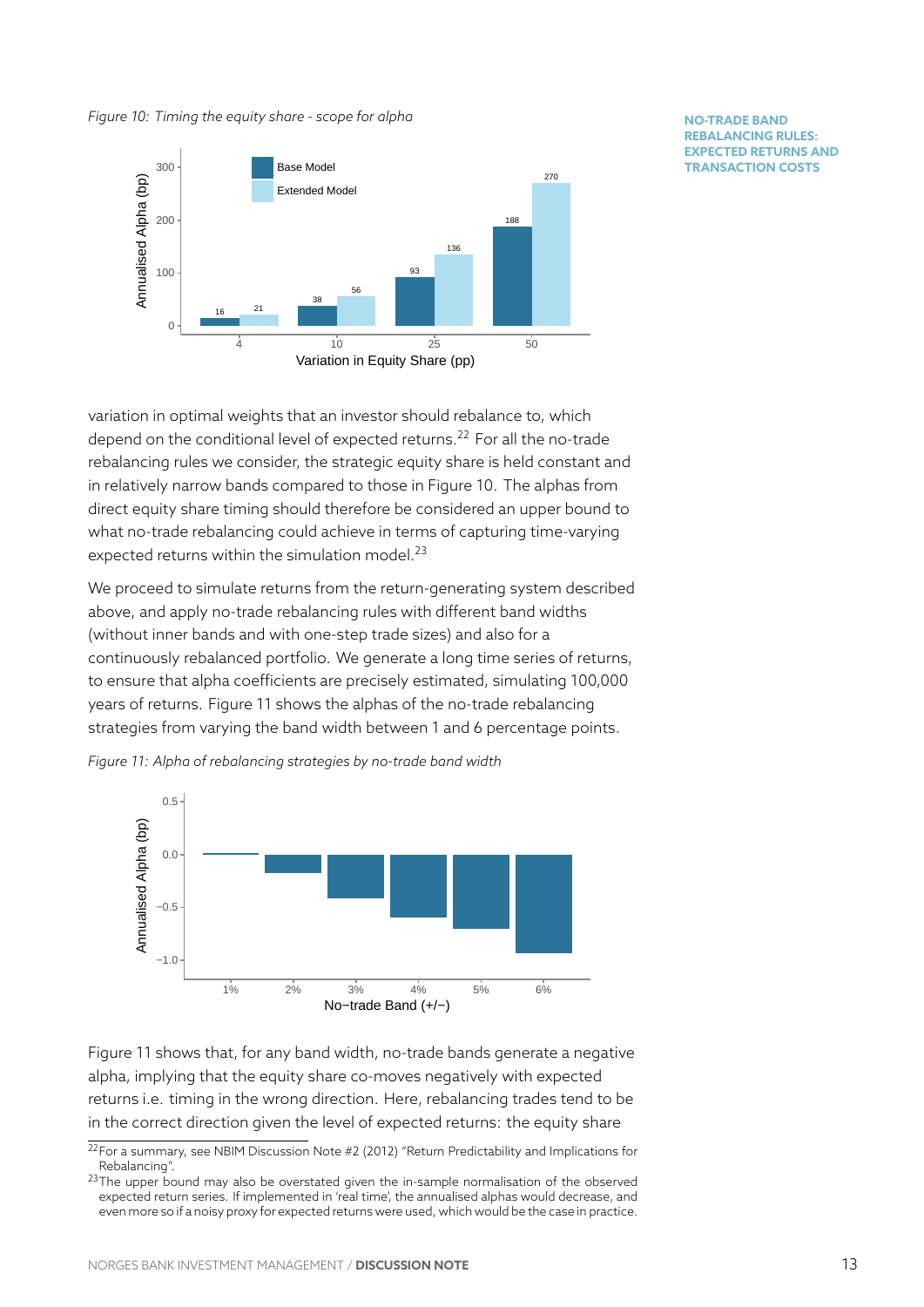tends to be reduced (increased) when expected returns are low (high), and rebalancing is counter-cyclical in this respect. However, the equity share tends to drift in the opposite direction to expected returns, and is therefore lower than average when expected returns are high, and vice-versa. This is illustrated in a hypothetical example in Figure 12. In the shaded area, the equity share is increasing without triggering rebalancing, while expected returns are decreasing. For this period, relative to a continuous rebalanced benchmark, the equity share will be higher w[hile](#page-14-0) expected returns are lower. This issue worsens as the band is widened, where alphas are increasingly negative, as wider bands allow the equity share to drift increasingly far in the wrong direction, and for longer periods of time.

**NO-TRADE BAND REBALANCING RULES: EXPECTED RETURNS AND TRANSACTION COSTS**

<span id="page-14-0"></span>



#### **No-trade Bands and Expected Returns: Reversal vs. Momentum**

Within the simulation analysis so far, a potentially important feature of returns, momentum, has not been included. The momentum effect - the tendency of strong or weak recent performance to continue - has been well documented<sup>24</sup> and we extend the simulation model to allow for a momentum-style effect in returns and analyse the implications for no-trade rebalancing. We do this by extending the simulation framework to include an additional va[ria](#page-14-1)ble, *Mt*, that drives expected returns:

$$
r_{t+1} = \mu M_t + (1 - \mu)X_t + \epsilon_{t+1}
$$
  

$$
X_{t+1} = \phi_0 + \phi_1 X_t + u_{t+1}
$$
  

$$
M_{t+1} = \gamma_0 + \gamma_1 M_t + v_{t+1}.
$$

While the *M<sup>t</sup>* variable does not capture momentum in terms of directly measuring past returns, a positive correlation between  $\epsilon_t$  and  $v_t$  leads to the same effect. Many variables could therefore fit the 'momentum' description: variables that predict returns where the correlation between the predictive variable shocks and return shocks is greater than zero.

Based on the intuition for why no-trade bands performed poorly in the

<span id="page-14-1"></span><sup>24</sup>See Moskovitz, Ooi and Pedersen (2012), Neely, Rapach, Tu and Zhou (2014) and Hurst, Ooi and Pedersen (2017).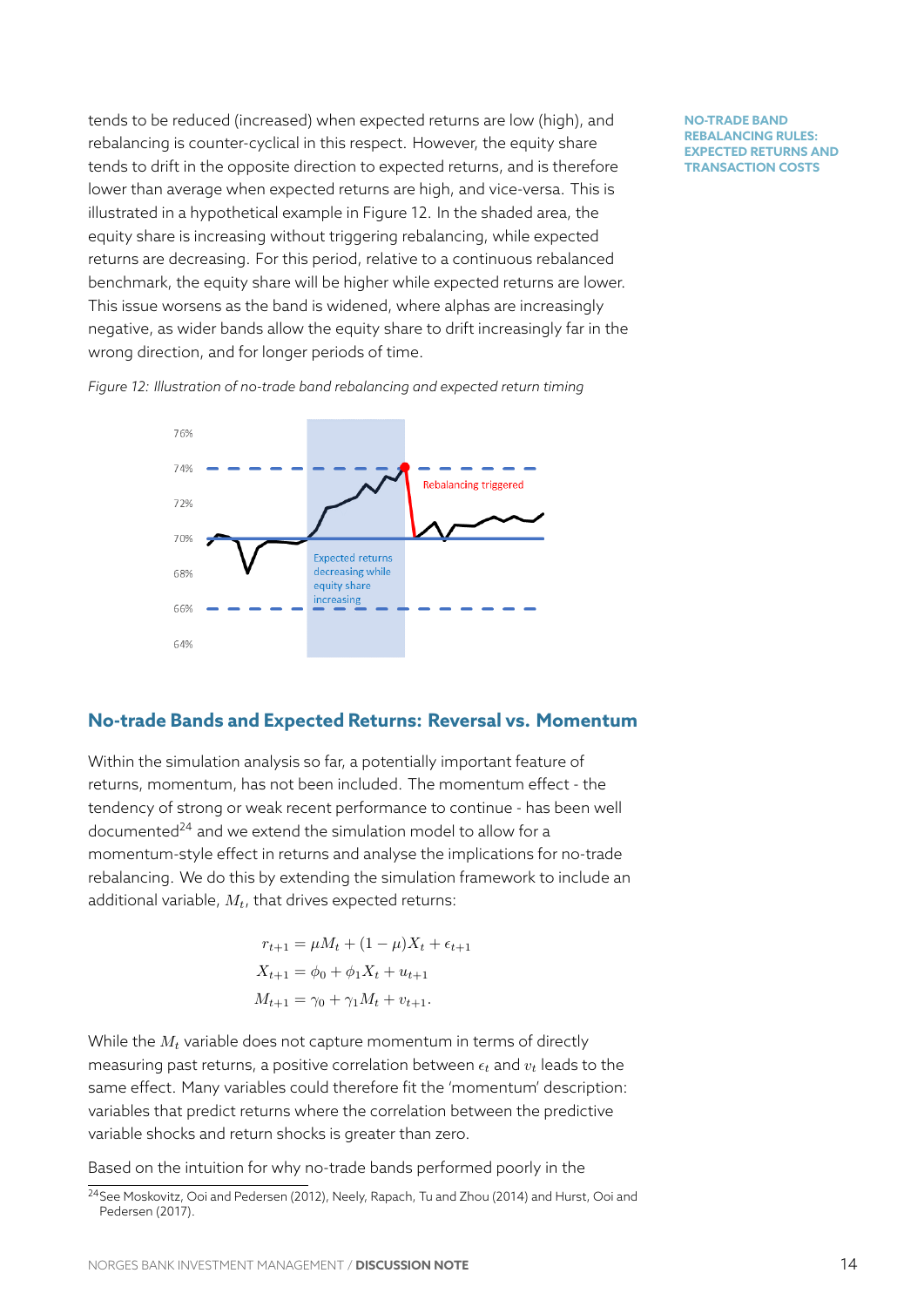baseline model, we might expect that the addition of a momentum effect will improve their performance. The continuation of high or low returns implies that allowing the equity share to drift temporarily will allow the exploitation of momentum. It is less obvious, however, whether a momentum effect is sufficiently strong to offset the negative performance induced by the reversal effect in the previous simulations. This is partly determined through  $\mu$ , which controls the relative weight on the momentum and reversal components of expected returns.

We calibrate the extended model to capture the balance between reversal and momentum effects.  $X_t$  behaves in the same way as in the previous simulation model, with the same persistence and shock correlations as earlier, and the mean and volatility of total equity returns is also kept the same as in the earlier calibration. We increase the monthly  $R^2$  to 2 percent to reflect the inclusion of an additional predictor in the system, and calibrate the set of parameters  $\mu$ ,  $\rho(\epsilon_t, v_t)$ ,  $\rho(u_t, v_t)$  and  $\gamma_1$  to capture the balance between momentum and reversal in realised returns. We do this by selecting a parameter set that attempts to match the balance between reversal and momentum captured through variance ratios over horizons up to five years.<sup>25</sup>

We chose the parameter set for the simulation that minimises squared errors relative to the empirical estimates of variance ratios, which gives values of  $\mu = 0.70$ ,  $\rho(\epsilon_t, v_t) = 0.30$ ,  $\rho(u_t, v_t) = -0.20$  and  $\gamma_1 = 0.20$ . The correlation between the momentum state variable shock and return shocks is positive, in contrast to the reversal variable. Also, while the calibrated *µ* parameter implies a higher weight on the momentum than the reversal state variable, the momentum component in expected returns is much less persistent, reflected in a lower  $\gamma_1$  parameter compared to  $\phi_1$ . We simulate returns from the extended model and apply no-trade band rules to these returns. Figure 13 shows the alphas of the no-trade strategies when varying the band width between 1 and 6 percentage points, based on 100,000 years of returns from the extended model.

The alphas for the model with momentum contrast with the negative alphas of the baseline model. The alpha estimates are positive and initially increasing, but they decline as the no-trade bands widen further and fall quite sharply at 5 and 6 percentage point widths, turning negative and generating a hump-shaped profile by band width. Similar to the baseline reversal model, the magnitude of the alphas is small and far from the levels when timing the equity share directly shown earlier. In the extended model, the equity share is now able to drift with expected returns to an extent within the no-trade bands. The magnitudes of the alphas are relatively small, however, which reflects the relative inconsistency in capturing this relationship.

The hump-shaped alpha profile in Figure 13 is the result of the difference in

<sup>&</sup>lt;sup>25</sup>We use US stock market returns from 1950 to 2017 to estimate variance ratios. Our chosen parameter set also generates return autocorrelations that are close to estimates from US data, for example in Koijen, Rodriguez and Sbuelz (2009). We estimate variance ratios for a large number of parameter combinations. The calibrated and e[mp](#page-16-0)irical variance ratios are shown in Appendix A. When setting up the return-generating system, we normalise the total variance of *X<sup>t</sup>* and *M<sup>t</sup>* to be equal, and allow the contribution of each component to the variability in expected returns to be governed subsequently by  $\mu$  and their shock correlations.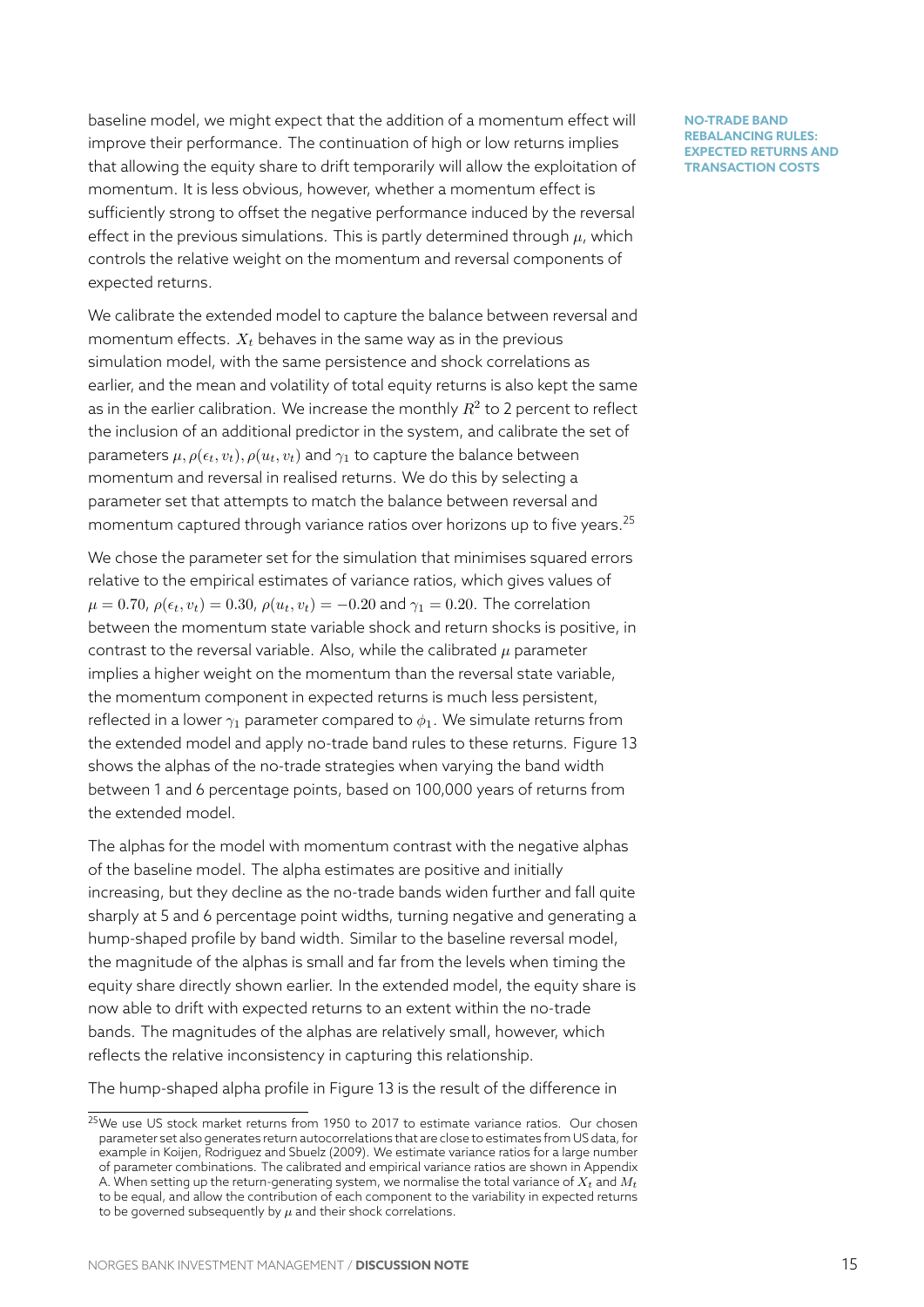<span id="page-16-0"></span>

*Figure 13: Alpha of no-trade band rebalancing strategies by band width – extended model*

**NO-TRADE BAND REBALANCING RULES: EXPECTED RETURNS AND TRANSACTION COSTS**

rebalancing horizons across the no-trade band widths. As discussed in Section 2, the frequency of rebalancing events decreases as the no-trade band is widened. The difference in persistence between the reversal and momentum components of expected returns means that the relative role of these t[wo](#page-6-0) effects also varies by horizon. Figure 14 gives a depiction of these relative effects, showing the effect of a one-standard-deviation shock to the momentum and reversal components.



<span id="page-16-1"></span>

The figure illustrates how two coinciding shocks to the momentum and reversal components of expected returns affect total expected returns over longer periods. The total effect on expected returns, calculated by weighting the momentum and reversal shocks by  $\mu$  and  $(1 - \mu)$  respectively, is expressed relative to its long-term average. The differing persistence of the two components implies that momentum tends to play a larger role at short horizons, whereas the reversal effect tends to be stronger at longer horizons. Over shorter horizons, therefore, the momentum effect dominates and pushes up total expected returns, but this effect dies out relatively quickly. The reversal shock pushes down at shorter horizons as well, but is not large enough to have a negative net effect on expected returns. As the momentum shock dies out, however, the reversal shock effect plays a larger role. As shown earlier in Figure 3, narrower bands have a shorter rebalancing horizon, implying that they have a higher exposure to momentum, while wider bands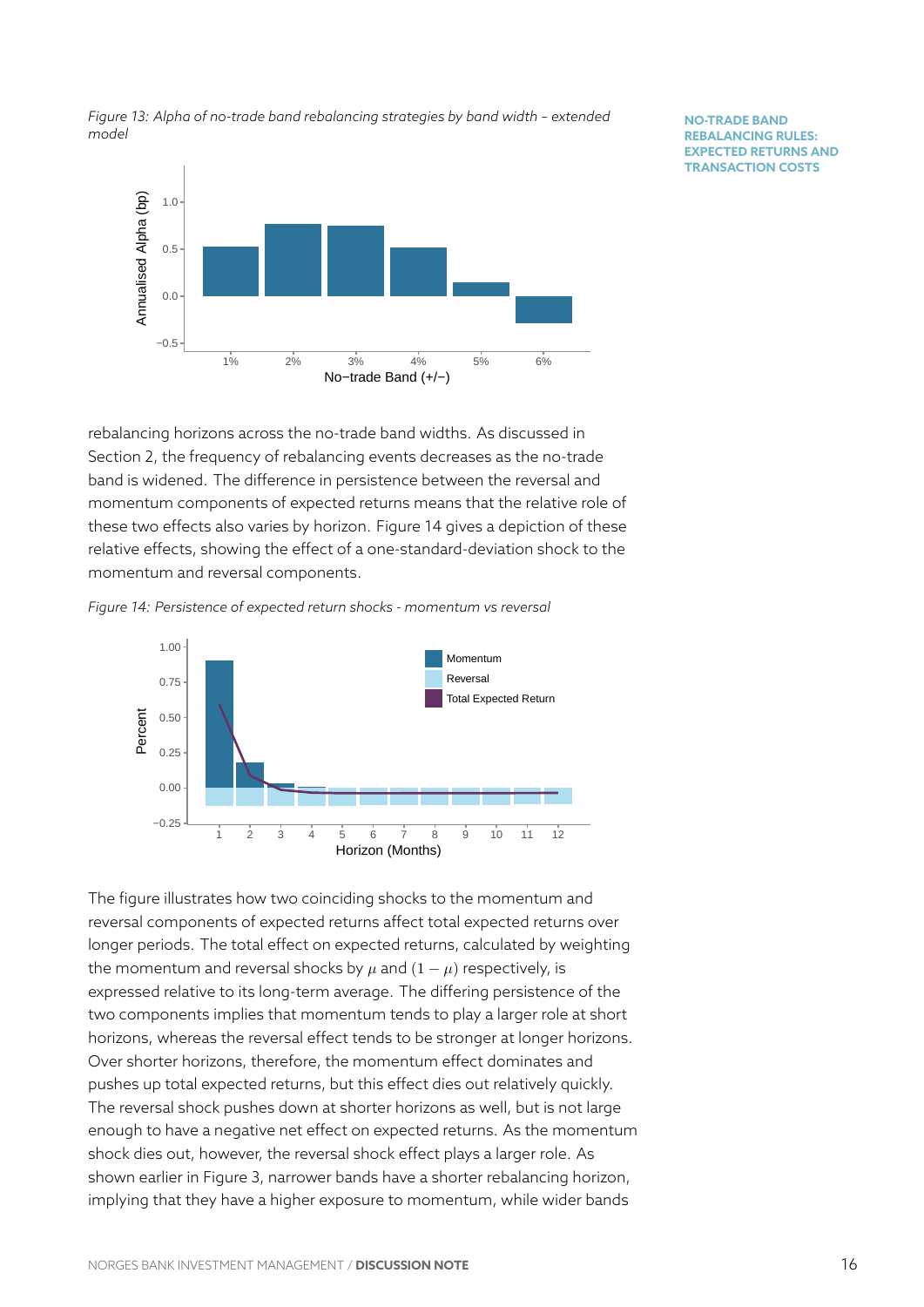with longer horizons have higher exposure to the reversal shock effect. This horizon effect accounts for the hump shape in the extended simulation model alphas.

# **Alpha Distributions**

We have so far outlined the importance of reversal and momentum effects for the average performance of no-trade rebalancing. This required simulation of a large number of observations in order to estimate precisely the average ability of no-trade bands to capture time-varying expected returns. It is useful also to consider the variability in this average performance for a shorter sample size, i.e. what an investor could expect to observe in any finite sample. Instead of a single long-sample simulation, we now simulate 10,000 samples of 50 years in length, using the combined reversal and momentum model, for alternative no-trade band widths. Figure 15 shows the 5<sup>th</sup> and 95<sup>th</sup> percentile intervals around the average alpha for each band width.



<span id="page-17-0"></span>

*Note: Dots show average of 1,000 50-year samples; intervals show 5th and 95th percentiles of distribution*

The alphas shown earlier in Figure 13 correspond to the mean of the alpha distributions in Figure 15. There is significant variability in the alphas, and many of the 50-year alphas are negative, for all band widths considered. This is in contrast to the effects of no-t[rad](#page-16-0)e band rebalancing on the average equity share and track[ing](#page-17-0) error shown in the previous section, which were consistently above zero. This means that while no-trade rebalancing rules might be set in such a way that they capture time-varying expected returns over the very long run, the rule will not reliably capture the positive (or negative) alphas shown earlier in Figure 13 in shorter samples. This is also the case for alternative inner band widths and trade sizes. The high degree of alpha variability implies that it is difficult to compare alternative no-trade band rules based on expected return conside[rati](#page-16-0)ons. Any differences in performance between rules that we have documented cannot be expected with a high level of confidence, even over a long period of time.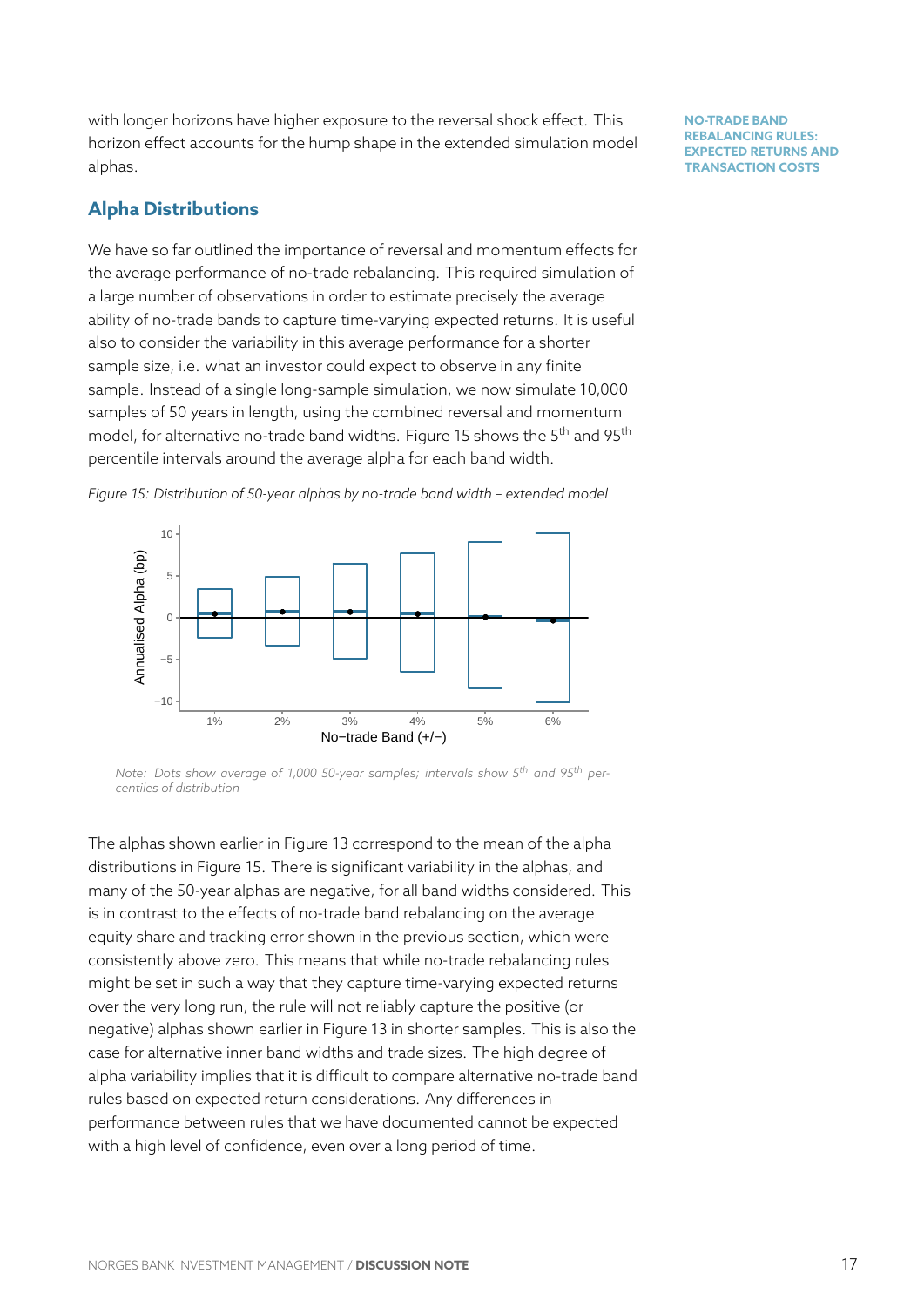## **Simulation Robustness**

In setting up the simulation analysis, we omitted fixed income returns from our analysis and assumed a constant co-variance matrix. To check robustness against the inclusion of fixed income returns, the possible presence of regimes, stochastic volatility or other features that are in the data but missing from our simulations, we estimate alphas using bootstrapped returns for equity and fixed income. We bootstrap a VAR system similar to Campbell, Giglio, Polk and Turley (2018) to capture persistent variation in expected returns. Bootstrapping a VAR model allows us to capture this persistence while still capturing features in the data that are not included in the simulation model.<sup>26</sup> The methodology is similar to the simulations, but the coefficients of the return-generating system are estimated rather than calibrated. In addition, the residuals from the estimated system are used to generate return[s, a](#page-18-0)s opposed to using draws from normal distributions. Details of the methodology are provided in Appendix B. Figure 16 shows the average alphas based on the bootstrapped model.<sup>27</sup> Similar to the simulation model with reversal and momentum components, the average alpha is positive and has a hump-shaped profile by band width. Also in line [wit](#page-18-1)h our simulation findings, however, the estimates are very u[nce](#page-18-2)rtain.

*Figure 16: Distribution of 50-year alphas by no-trade band width – bootstrapped VAR model*

<span id="page-18-1"></span>

*Note: Dots show average of 1,000 50-year samples; intervals show 5th and 95th percentiles of distribution*

In addition to the VAR-based robustness, we also estimate alpha coefficients for alternative no-trade band strategies based on a simple backtest. We calculate portfolio returns of alternative no-trade band widths based on equity and fixed income returns over the sample period January 1973 to December 2017. Figure 17 shows the estimated alphas, with the intervals

<sup>&</sup>lt;sup>26</sup>We choose not to use the same block-bootstrap methodology as described in Section 2. To capture long-term persistence of expected returns adequately, we would need to use a bootstrap block size that is multiple y[ears](#page-19-1) in length, but we also want to avoid a large block size relative to the sample length.

<span id="page-18-2"></span><span id="page-18-0"></span> $27$ The average alphas from the bootstrapped VAR model are higher than for the extended model shown earlier. This may partly reflect the larger degree of momentum, captured through a higher short-horizon variance ratio, in the returns generated in the VAR model. In addition, it is possible that no-trade rebalancing helps to vary the equity share to take advantage of changes in volatility over time (see Moreira and Muir (2017)).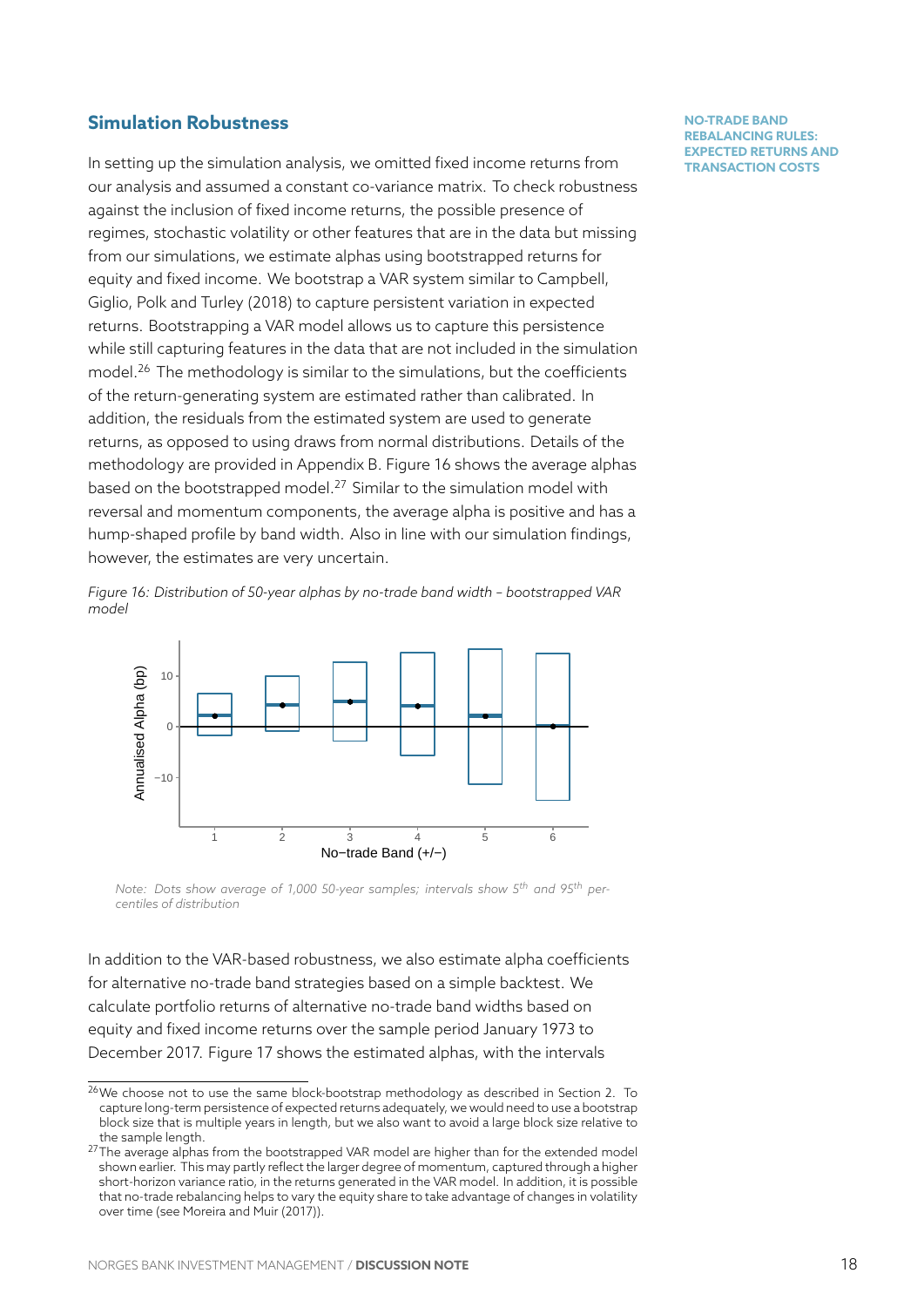showing two-standard-error confidence intervals around the estimates, depicting their statistical significance.

<span id="page-19-1"></span>*Figure 17: Alpha by no-trade band width: historical backtest*



**NO-TRADE BAND REBALANCING RULES: EXPECTED RETURNS AND TRANSACTION COSTS**

*Note: Dots show average of 1,000 50-year samples; intervals show 5th and 95th per*centiles of distribution. Newey-West standard errors with lag length set to  $T^{0.25}$ 

The estimates are positive for all no-trade band widths, and are of similarly small magnitudes to the simulation results. There also appears to be a hump-shaped profile to the alphas, with higher estimates for intermediate band widths. For all band widths greater than or equal to 4 percentage points, the alpha estimates are insignificantly different from zero. For band widths of 1 to 3 percentage points, the alpha estimates are significant.

In this section, we have shown that whether the equity share drifts positively or negatively with expected returns depends on the width of the no-trade band. These relationships are very uncertain, however, and for practical purposes no-trade rebalancing is likely an ineffective strategy for capturing time-varying expected returns. This implies that equity share deviations should be the main consideration against which to balance transaction cost savings from no-trade rebalancing rules. In the next section, we explore the trading cost reductions from no-trade band rules more closely.

# <span id="page-19-0"></span>**4. Transaction Costs and No-trade Bands**

In this section, we compare no-trade band rebalancing rules in terms of transaction costs and turnover. We specify and calibrate a simplified transaction cost model that allows us to illustrate the cost implications of different no-trade band widths, inner bands and trade sizes. The design of our transaction cost model is guided by the literature on trading costs in various portfolio choice applications. The earlier literature on transaction costs focuses on the implications of introducing proportional transaction costs into a standard portfolio choice problem with constant risk premia, for example in Constantinides (1979, 1986). These proportional transaction costs provide basic motivation for imposing a no-trade band around a target asset allocation.

Other studies such as Korajczyk and Sadka (2004), Frazzini, Israel and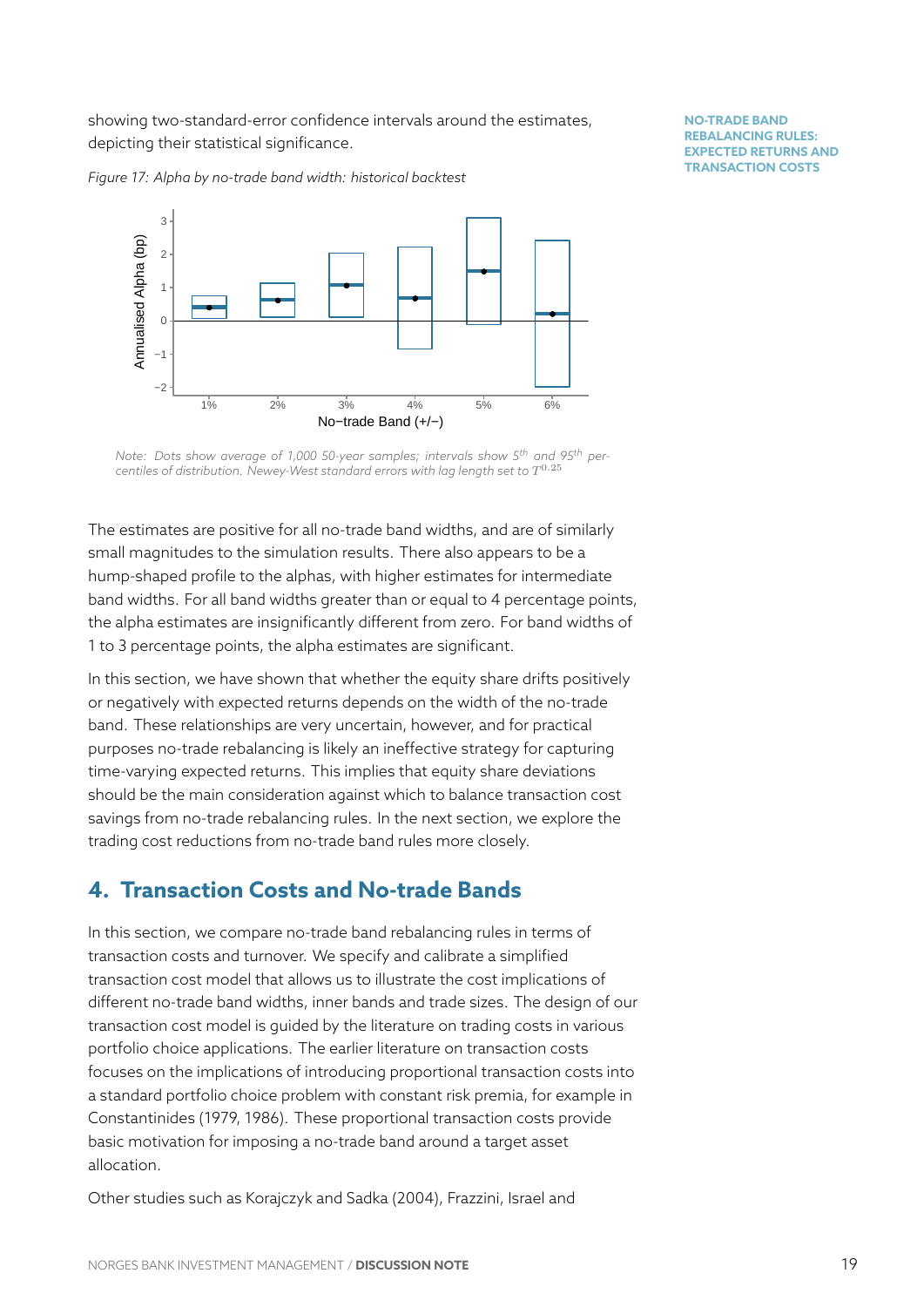Moskowitz (2015), Novy-Marx and Velikov (2015) and Ratcliffe, Miranda and Ang (2017) specify transaction costs with a measure of price impact incorporated into their proportional trading cost measure.<sup>28</sup> The specification of price impact in these papers tends to be a modified and often simplified version of price impact in the related market microstructure literature, for example Almgren (2003), Breen, Hodrick and Korajczyk (2[00](#page-20-0)2) and Engle, Ferstenberg and Russell (2012).

For the analysis in this section, we specify a transaction cost function that incorporates features from this literature. We inform our calibration using global data, to generate transaction costs that are more representative of the Government Pension Fund Global's global benchmarks, as opposed to the US data used so far in the note. First, we outline the transaction cost model and describe its calibration. We then proceed to illustrate the transaction cost and turnover implications of alternative rules. We focus on the specification of proportional trading costs. $^{29}$  It is important to note that the cost models we use do not incorporate or reflect any information or model calibration framework from the internal trading operations of NBIM. The model is deliberately simple and th[e c](#page-20-1)alibrated transaction costs are conservative. Hence, the cost figures should be used for comparing rules only, not as point or level estimates of the full cost of rebalancing.

### **Transaction Cost Model**

Naturally, transaction costs vary with the amount of trading generated by equity share rebalancing.<sup>30</sup> These costs consist of effective bid/ask spreads (when trading slowly at market orders) and price impact. Previous studies tend to show that the bulk of trading costs is due to the price impact of trading (see Knez and Re[ad](#page-20-2)y (1996), Breen, Hodrick and Korajczyk (2002), Korajczyk and Sadka (2004)), which is not observable and needs to be estimated.<sup>31</sup> Price impact varies considerably not only across asset classes but also over time and depending on market conditions.

Our model of variable trading costs has two key drivers of price impact highlighte[d in](#page-20-3) the literature. The first driver is the size of the portfolio traded relative to market trading volumes, captured by the degree of market participation and measured as a fraction of average monthly volumes (*AMV* ). The second driver is market conditions, summarised by asset class-specific 60-month rolling realised volatility (*RV* ). We specify the following function for variable trading costs, denoted as *V Ct,j* , for asset class *j* at time *t*:

$$
VC_{t,j} = \beta_{0,j} + \beta_{1,j} \frac{TradeSize_t}{AMV_{j,t}} + \beta_{2,j} \sqrt{\frac{TradeSize_t}{AMV_{j,t}}} + \beta_{3,j} RV_{j,t} + \beta_{4,j} \frac{TradeSize_t}{AMV_{j,t}} RV_{j,t}
$$

 $28$ These studies are primarily concerned with evaluating the capacity of various risk factor strategies.

<sup>&</sup>lt;sup>29</sup> Including calibrated fixed costs does not lead to material changes to the findings.

<sup>&</sup>lt;sup>30</sup>The level of and variation in costs may be lower if jointly considering rebalancing-induced trading alongside fund inflows and outflows and cash flows from dividends, coupons etc.

<span id="page-20-3"></span><span id="page-20-2"></span><span id="page-20-1"></span><span id="page-20-0"></span><sup>31</sup> While the proportional trading costs (effective bid/ask spreads) are both easier to model and to estimate, they tend to be small in magnitude.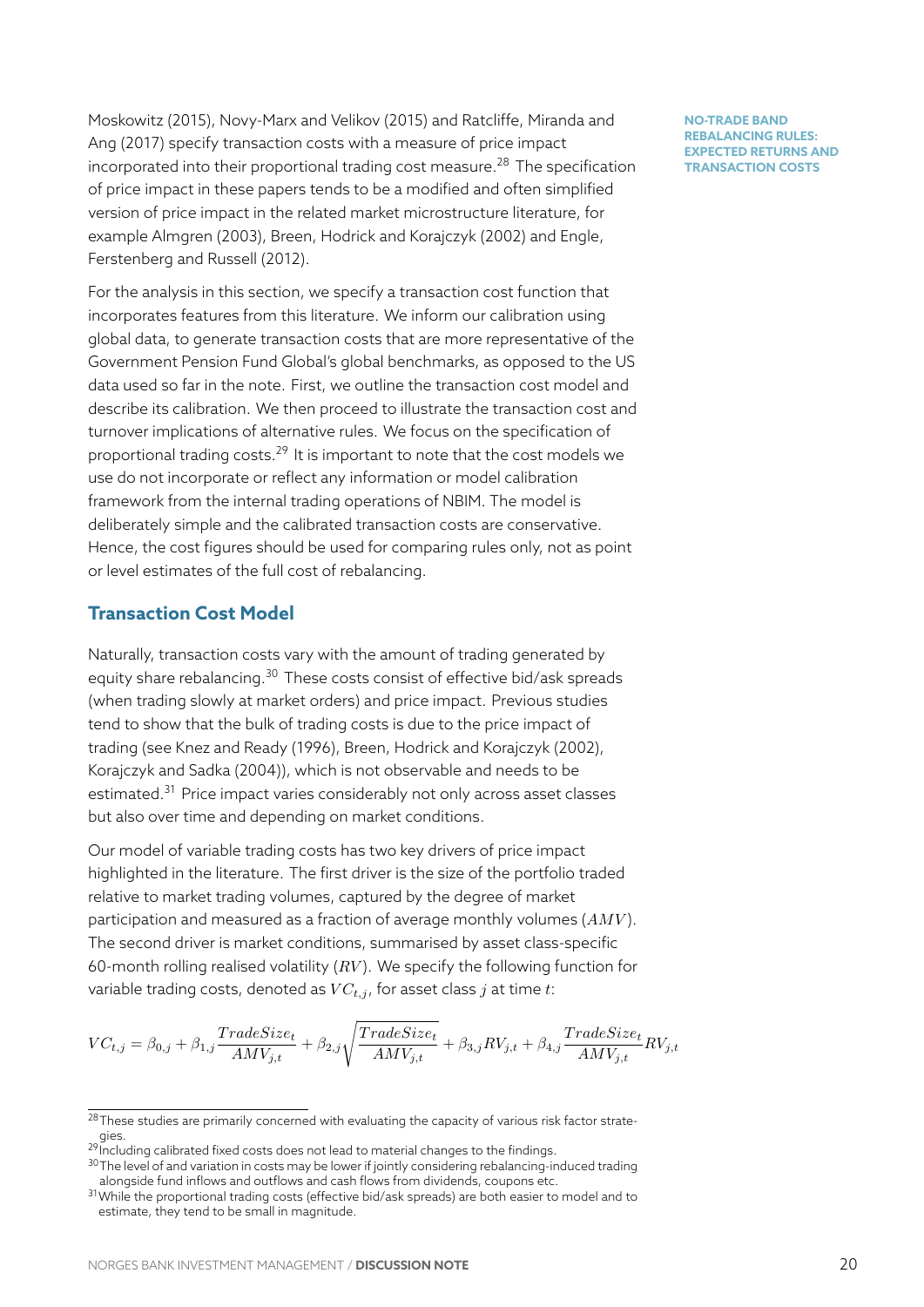where  $TradeSize_t$  is the monthly trading volume. The functional form is motivated by the empirical results presented in Frazzini, Israel and Moskowitz (2015, 2018) and Ratcliffe, Miranda and Ang (2017), where price impact is modelled as a concave function of the degree of market participation.<sup>32</sup>

Our calibration of variable trading costs is informed by estimates of effective bid/ask spreads using the methodology developed in Corwin and Schultz (2012). Specifically, we estimate value-weighted effective bid/ask spr[ead](#page-21-0)s for global equities in two distinct periods.<sup>33</sup> Estimates from a more recent period (2015-2016), which is marked by a relatively low level of volatility, are around 60 basis points. Hence, the one-way transaction cost, which is half of the effective bid/ask spread, is close to 3[0 b](#page-21-1)asis points. In line with this estimate, we set  $β_{0,j}$  equal to 30 basis points.

Estimates from periods with high equity volatility, which we identify as the Lehman bankruptcy episode and the euro area sovereign debt crisis, average around 140 basis points. Hence, the variable trading costs reach 70 basis points in periods of extremely high volatility. The magnitudes of coefficients determining the sensitivity of trading costs to the degree of market participation, *β*1*,EQ* and *β*2*,EQ*, are set broadly in line with the estimates in Frazzini, Israel and Moskowitz (2015, 2018).<sup>34</sup>

We follow a similar procedure to calibrate the variable cost function for fixed income. Informed by the estimates of effective bid/ask spreads for US Treasury and corporate bonds, we set *β*0*,F I* [e](#page-21-2)qual to 13 basis points and allow variable costs to reach 22 basis points in periods of high volatility. Figures 18 and 19 show the calibration of variable trading costs for equity and fixed income respectively.

We define rebalancing-induced trading volume as a fraction of the portfoli[o.](#page-22-0) Tot[ran](#page-22-0)slate this into a degree of market participation, we need average monthly market volumes for global equities and fixed income. We estimate the average monthly trading volumes of the global equity and fixed income market using the data and the methodology described in NBIM Discussion Note #3 (2017).

Our estimate of monthly trading volumes for stocks included in the FTSE Global All Cap index is 5.4 trillion US dollars. $35$  Our estimate of aggregate monthly trading volumes for bonds included in the Barclays Global Aggregate

<sup>&</sup>lt;sup>32</sup>Our specification subsumes a number of notable special cases. Proportional trading costs imply setting all coefficients except for *β*0*,j* equal to z[ero.](#page-21-3) A quadratic trading cost function, used for instance in Garleanu and Pedersen (2013), implies a linear price impact function, which can be achieved by setting all coefficients, except *β*0*,j* and *β*1*,j* , equal to zero. Our specification of variable trading cost function is simplified relative to models of price impact in the market microstructure literature. We work at the asset class rather than security-level, and our calibration of price impact is equivalent to a value-weighted average of security level price impacts. We also work with monthly as opposed to daily/transaction-level data, which implicitly assumes a constant participation rate over each month.

<span id="page-21-0"></span><sup>33</sup> We use the FTSE Global All Cap index as our equity universe.

<sup>&</sup>lt;sup>34</sup>The estimates from the specification in Frazzini, Israel and Moskowitz (2015) do not translate directly into volatility coefficient parameters in our functional form. We set our parameters for equity and fixed income to approximate their estimated sensitivities to idiosyncratic volatility and VIX.

<span id="page-21-3"></span><span id="page-21-2"></span><span id="page-21-1"></span> $35$ Our estimate is slightly lower than the most recent estimate from the World Bank of 6.4 trillion US Dollars (in 2017). Part of this gap can be explained by the fact that FTSE does not include frontier markets and micro caps.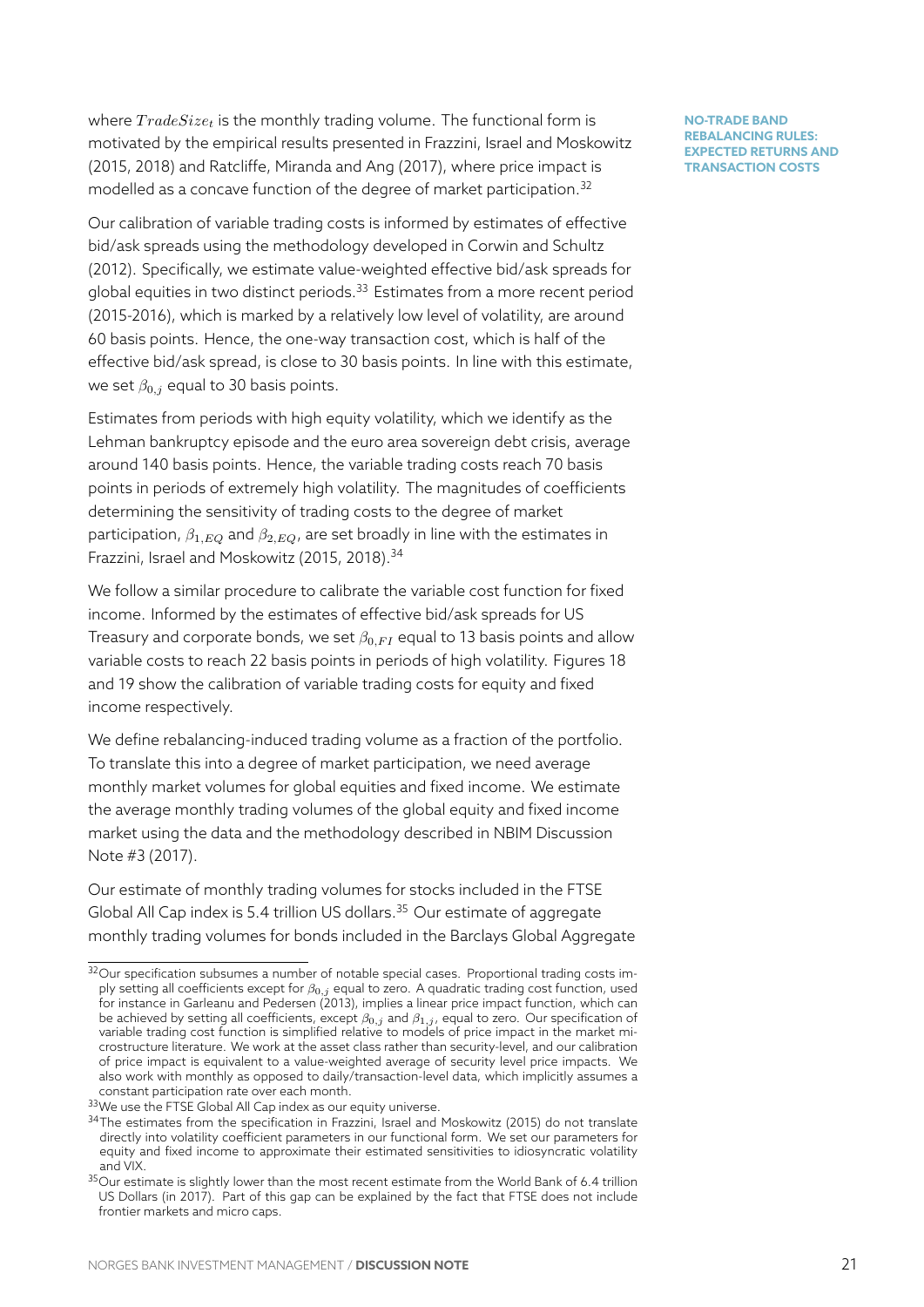*Figure 18: Calibrated variable cost function for equities*

*Figure 19: Calibrated variable cost function for fixed income*

#### **NO-TRADE BAND REBALANCING RULES: EXPECTED RETURNS AND TRANSACTION COSTS**

<span id="page-22-0"></span>

index is 15.5 trillion US dollars. In NBIM Discussion Note #3 (2017), we verify the estimates of trading volumes for US, German, UK and Japanese government bonds with aggregated data from debt management agencies and trade bodies and show that our bottom-up estimates closely match the aggregated external estimates of trading volumes.<sup>36</sup>

# **Transaction Costs of No-trade Band Rebalancing Rules**

We proceed to illustrate transaction costs for alter[na](#page-22-1)tive no-trade rebalancing rules. First, we use the transaction cost model to explore the implications of varying the strategic equity share while applying the same no-trade rebalancing rule. We illustrate the transaction cost implications of moving from a 60 to 70 per cent equity share, with a 4 percentage point no-trade band, in Figure 20. Increasing the equity share from 60 to 70 percent leads to less frequent rebalancing and lower transaction costs on average. Average annual transaction costs decrease by around 20 percent, equal to a reduction of roughly 1 ba[sis](#page-22-2) point of the Fund's value.



<span id="page-22-2"></span>

Next, we focus on the implications of varying the width of the no-trade band, without imposing an inner band, and rebalancing to the strategic equity share

<span id="page-22-1"></span><sup>36</sup> For comparison, SIFMA estimates monthly trading volumes of US Treasury securities at around 11 trillion US Dollars. See the table on page 37 in the SIFMA 2017 Fact Book.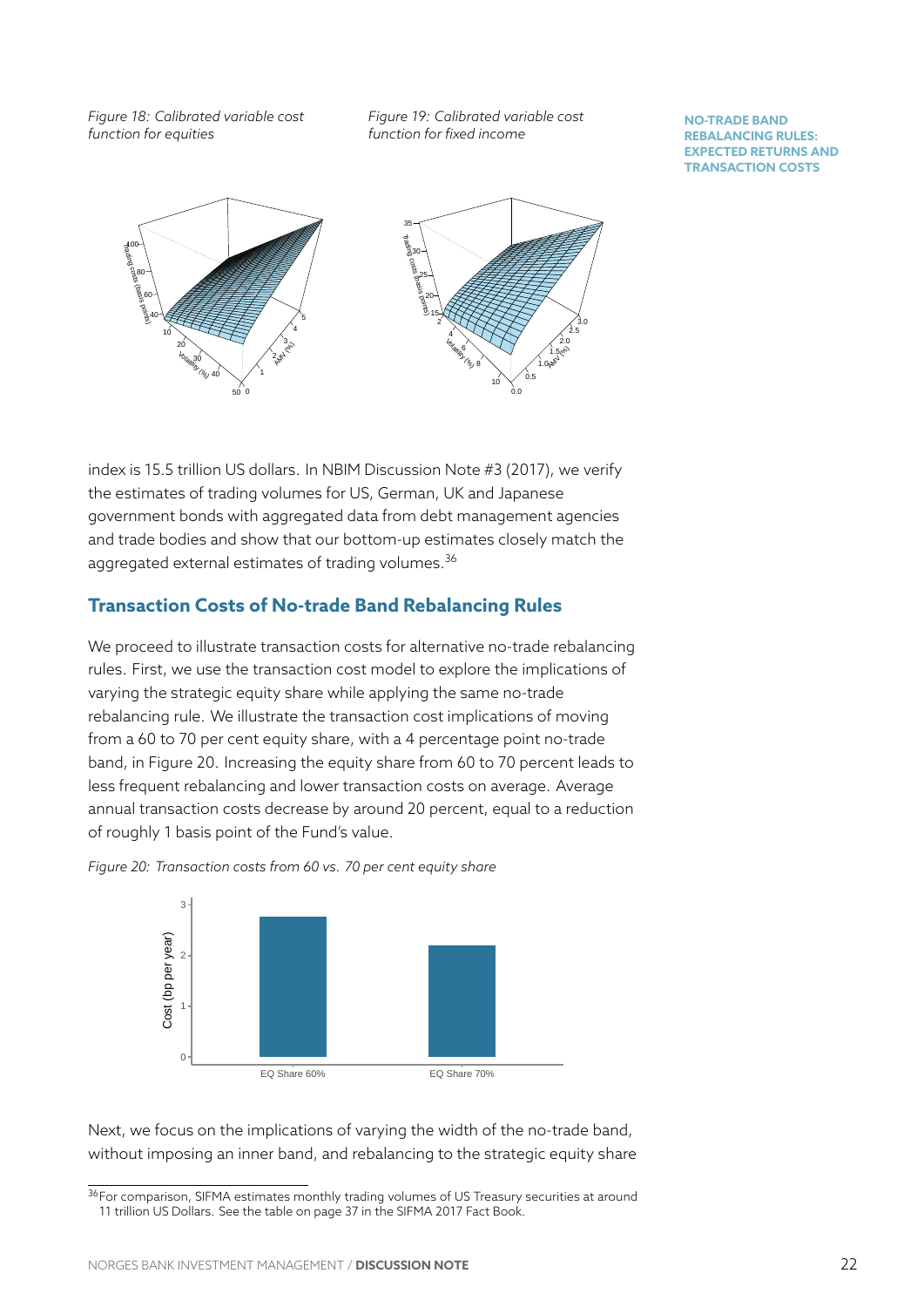in a single step. Figure 21 shows costs by no-trade band width, in basis points per year, and Figure 22 shows how the one-way portfolio turnover changes when varying the width of the no-trade band. The figures include the 5<sup>th</sup> and 95<sup>th</sup> percentiles of tota[l co](#page-23-0)sts and turnover across the 1,000 bootstrapped samples, to show th[e d](#page-23-0)egree to which these values can vary. As a benchmark, in both figures we also include the case of a continuously rebalanced portfolio, denoted by a zero no-trade band, which provides the upper bound on total costs from rebalancing as frequently as possible. This rebalancing rule leads to transaction costs of around 4 basis points per year, on average generating turnover of around 6 percent of the portfolio per year.

*Figure 21: Transaction cost distribution for Figure 22: One-way turnover distribution alternative no-trade band widths for alternative no-trade band widths*

<span id="page-23-0"></span>

*Note: No inner band, rebalancing in one step. Dots show average of 1,000 50-year samples; intervals show 5th and 95th percentiles of distribution*

*Note: No inner band, rebalancing in one step. Dots show average of 1,000 50-year samples; intervals show 5th and 95th percentiles of distribution*

Imposing a no-trade band leads to less frequent rebalancing, lower turnover and lower costs. The incremental savings decrease as the no-trade bands are widened. Relative to continuous rebalancing, a cost reduction of around a 3 basis points per year can be achieved – roughly a 60 percent saving in costs with a 6 percentage point no-trade band. The proportional reduction in turnover is similar, decreasing to around 2 percent per year for the 6 percentage point no-trade band.

Next, we explore how transaction costs vary with alternative inner band widths. Here, we fix the no-trade band width at 4 percentage points, and rebalance in a single step to the inner band. Transaction costs by inner band are shown in Figure 23, and turnover by inner band in Figure 24. Expected costs reduce by around 1 basis point by trading to the edge of the no-trade band compared to trading all the way back to the strategic equity share. In terms of turnover, t[rad](#page-24-0)ing to the no-trade band edge leads t[o a](#page-24-0) reduction from around 3 percent to around 1.5 percent per year.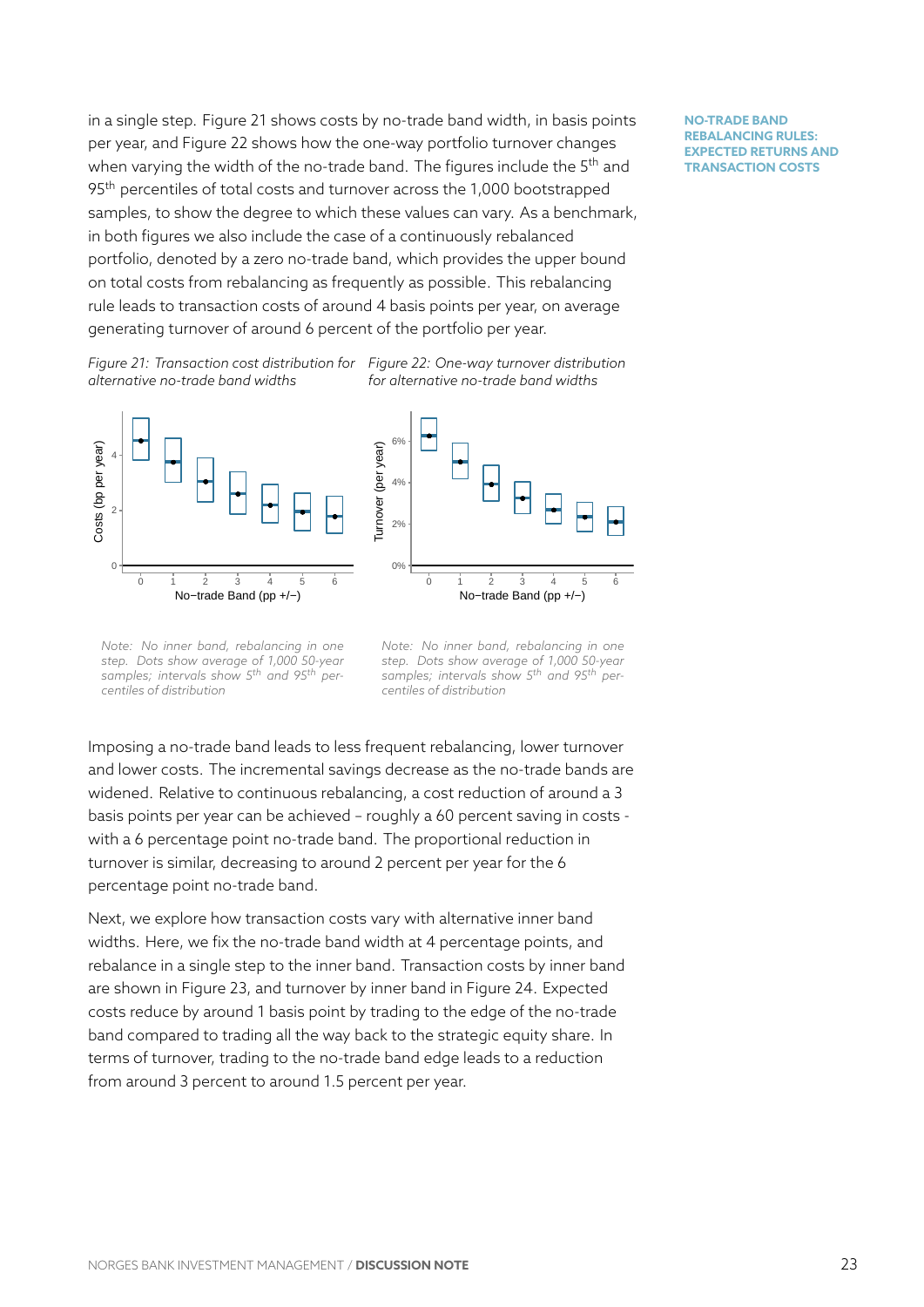*alternative inner band widths*

*Figure 23: Transaction cost distribution for Figure 24: One-way turnover distribution for alternative inner band widths*

**NO-TRADE BAND REBALANCING RULES: EXPECTED RETURNS AND TRANSACTION COSTS**

<span id="page-24-0"></span>

*Note: 4pp no-trade band, rebalancing in one step. Dots show average of 1,000 50 year samples; intervals show 5th and 95th percentiles of distribution*

*Note: 4pp no-trade band, rebalancing in one step. Dots show average of 1,000 50 year samples; intervals show 5th and 95th percentiles of distribution*

Next, we illustrate the implication of varying trade sizes, assuming a 4 percentage point no-trade band width and no inner bands, shown in Figure 25. We estimate a reduction in costs of around a basis points when trading in 25 basis point monthly steps compared to a single step. In addition, average turnover per year reduces from around 2.5% trading in a single step to 1.5% [wh](#page-24-1)en trading in 25 basis point steps.

*Figure 25: Transaction cost distribution for Figure 26: One-way turnover distribution alternative rebalancing trade sizes*

*for alternative rebalancing trade sizes*

<span id="page-24-1"></span>

*Note: 4pp no-trade band, no inner band. Dots show average of 1,000 50-year samples; intervals show 5th and 95th percentiles of distribution*

*Note: 4pp no-trade band, no inner band. Dots show average of 1,000 50-year samples; intervals show 5th and 95th percentiles of distribution*

It is worth noting that the incremental effects of varying trade size will to an extent depend on the width of the no-trade band. To illustrate this, Figure 27 shows how transaction costs vary for alternative trade sizes when also varying the width of the no-trade band, where the 4 percentage point no-trade band bars correspond to the values shown in Figure 25. The differences across trade sizes are larger when applying narrower no-trade bands.

In this section, we have set out a simplified transaction cost model that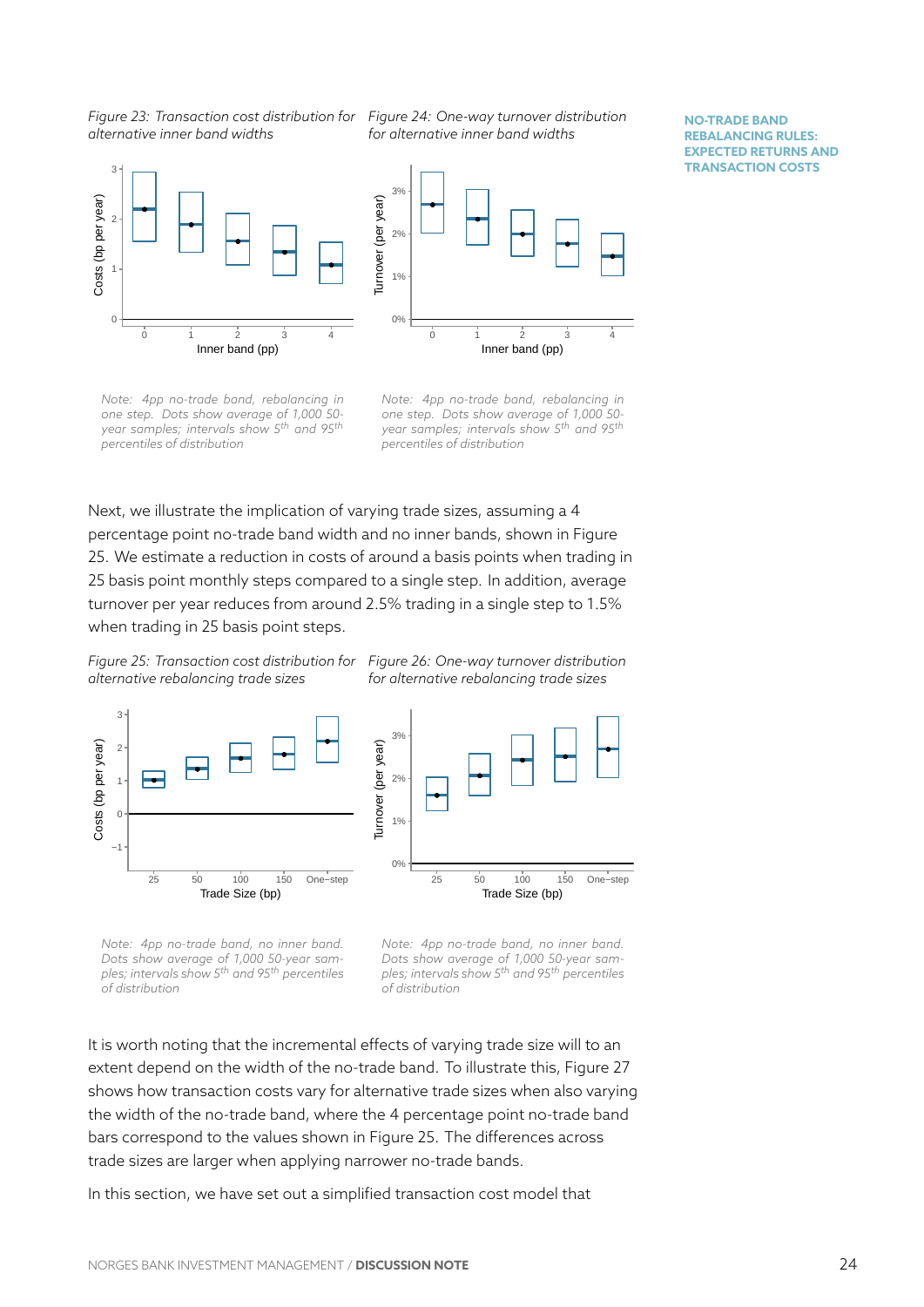

*Figure 27: Transaction costs by no-trade band width and trade size*

**NO-TRADE BAND REBALANCING RULES: EXPECTED RETURNS AND TRANSACTION COSTS**

captures the price impact of trading in order to compare the transaction costs of alternative no-trade rebalancing rules. Naturally, transaction costs and turnover are always positive and a much more certain consequence of alternative rebalancing rules than expected returns. It should be noted, however, that the cost of a particular rebalancing event can vary substantially depending on market conditions, and the numbers presented in this section should not be interpreted as point estimates of transaction costs. Our calibration illustrates the degree to which wider no-trade bands, wider inner bands and trading more slowly all lead to cost reductions and lower turnover.

# <span id="page-25-0"></span>**5. Concluding Remarks**

In this note, we compare a range of no-trade band rebalancing rules. These rules can prevent rebalancing from occurring too often or too aggressively, though no-trade bands also allow the equity share to drift away from its strategic level. Using bootstrapped realised returns, simulations, and a transaction cost model, we explore the degree to which alternative no-trade rules differ in terms of equity share drift and costs.

We show that wider no-trade bands create a tendency for the equity share to drift to a higher level on average, and naturally also allow larger deviations in the equity share over time. The drift in the equity share can also relate to time-varying expected returns, though we show that no-trade bands do not reliably exploit changes in expected returns over time.

We show that there is scope for reducing transaction costs by setting wider bands, wider inner bands and trading less aggressively. Our analysis suggests that an investor's tolerance for a higher average equity share and higher equity share variability should be weighed against transaction cost savings. The uncertainty around the relationship between the equity share and expected returns under no-trade bands suggests that this should be a secondary consideration when comparing rules.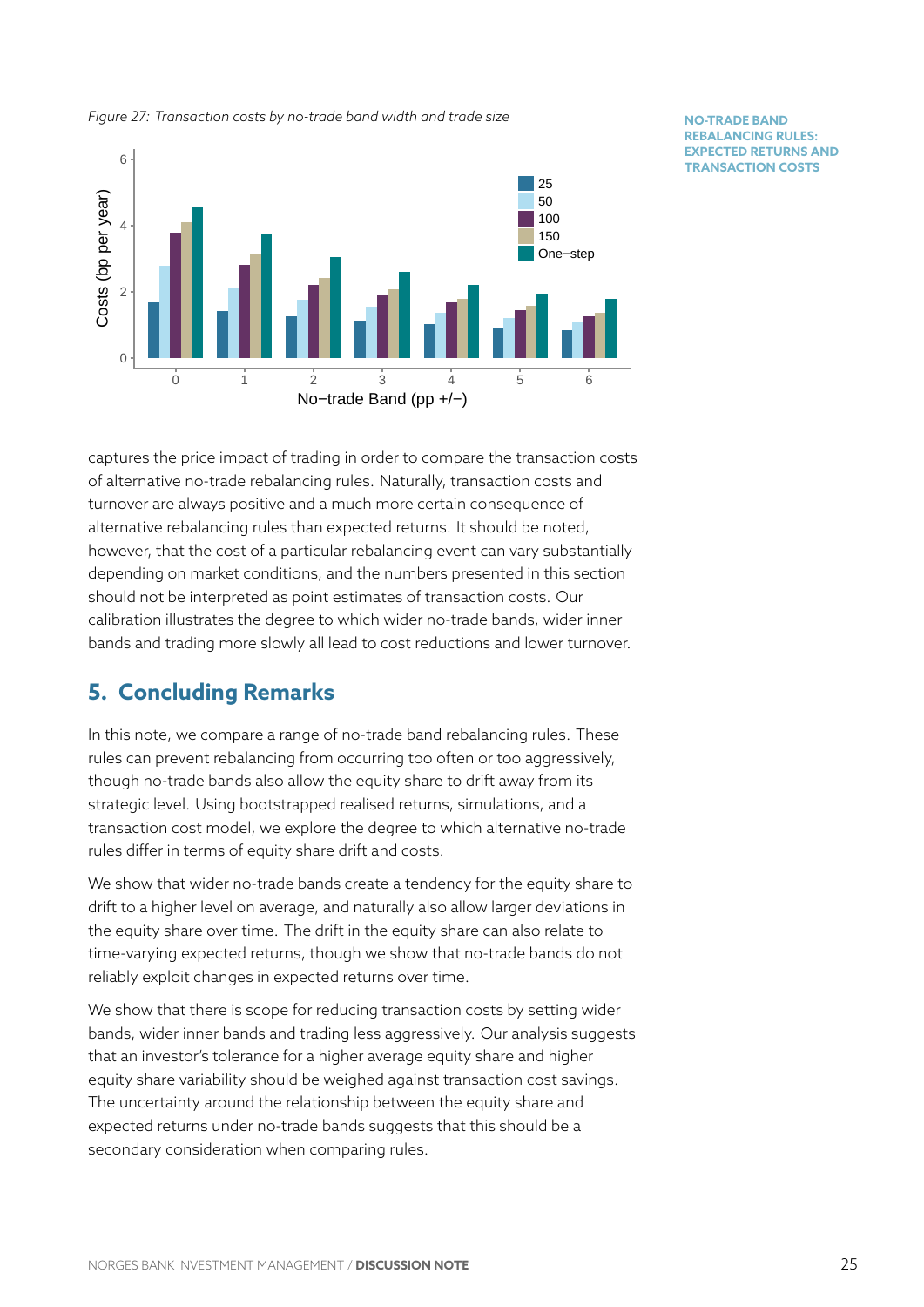# **References**

Almgren, R. F. (2003). Optimal execution with nonlinear impact functions and trading-enhanced risk. Applied Mathematical Finance, 10(1), 1-18.

Ang, A., & Kjaer, K. (2011). Investing for the long run.

Arnott, R. D., & Lovell, R. M. (1993). Rebalancing: Why? When? How often?. The Journal of Investing, 2(1), 5-10.

Breen, W. J., Hodrick, L. S., & Korajczyk, R. A. (2002). Predicting equity liquidity. Management Science, 48(4), 470-483.

Brennan, M. J., Schwartz, E. S., & Lagnado, R. (1997). Strategic asset allocation. The Journal of Economic Dynamics and Control, 21(8-9), 1377-1403.

Campbell, J. Y., & Viceira, L. M. (1999). Consumption and portfolio decisions when expected returns are time varying. The Quarterly Journal of Economics, 114(2), 433-495.

Cochrane, J. H. (2011). Presidential address: Discount rates. The Journal of Finance, 66(4), 1047-1108.

Constantinides, G. M. (1979). Multiperiod consumption and investment behavior with convex transactions costs. Management Science, 25(11), 1127-1137.

Constantinides, G. M. (1986). Capital market equilibrium with transaction costs. Journal of Political Economy, 94(4), 842-862.

Corwin, S. A., & Schultz, P. (2012). A simple way to estimate bid–ask spreads from daily high and low prices. The Journal of Finance, 67(2), 719-760.

Donohue, C., & Yip, K. (2003). Optimal portfolio rebalancing with transaction costs. The Journal of Portfolio Management, 29(4), 49-63.

Engle, R., Ferstenberg, R., & Russell, J. (2012). Measuring and modeling execution cost and risk. The Journal of Portfolio Management, 38(2), 14-28.

Frazzini, A., Israel, R., & Moskowitz, T. (2015). Trading costs of asset pricing anomalies.

Frazzini, A., Israel, R., & Moskowitz, T. (2018). Trading costs.

Hurst, B., Ooi, Y. H., & Pedersen, L. H. (2017). A century of evidence on trend-following investing.

Huss, J., & Maloney, T. (2017). Portfolio Rebalancing: Common Misconceptions. AQR research.

Ilmanen, A., & Maloney, T. (2015). Portfolio Rebalancing: Strategic Asset Allocation. AQR research.

Jaconetti, C. M., Kinniry, F. M., & Zilbering, Y. (2010). Best practices for portfolio rebalancing. Vanguard Research, July.

Knez, P. J., & Ready, M. J. (1996). Estimating the profits from trading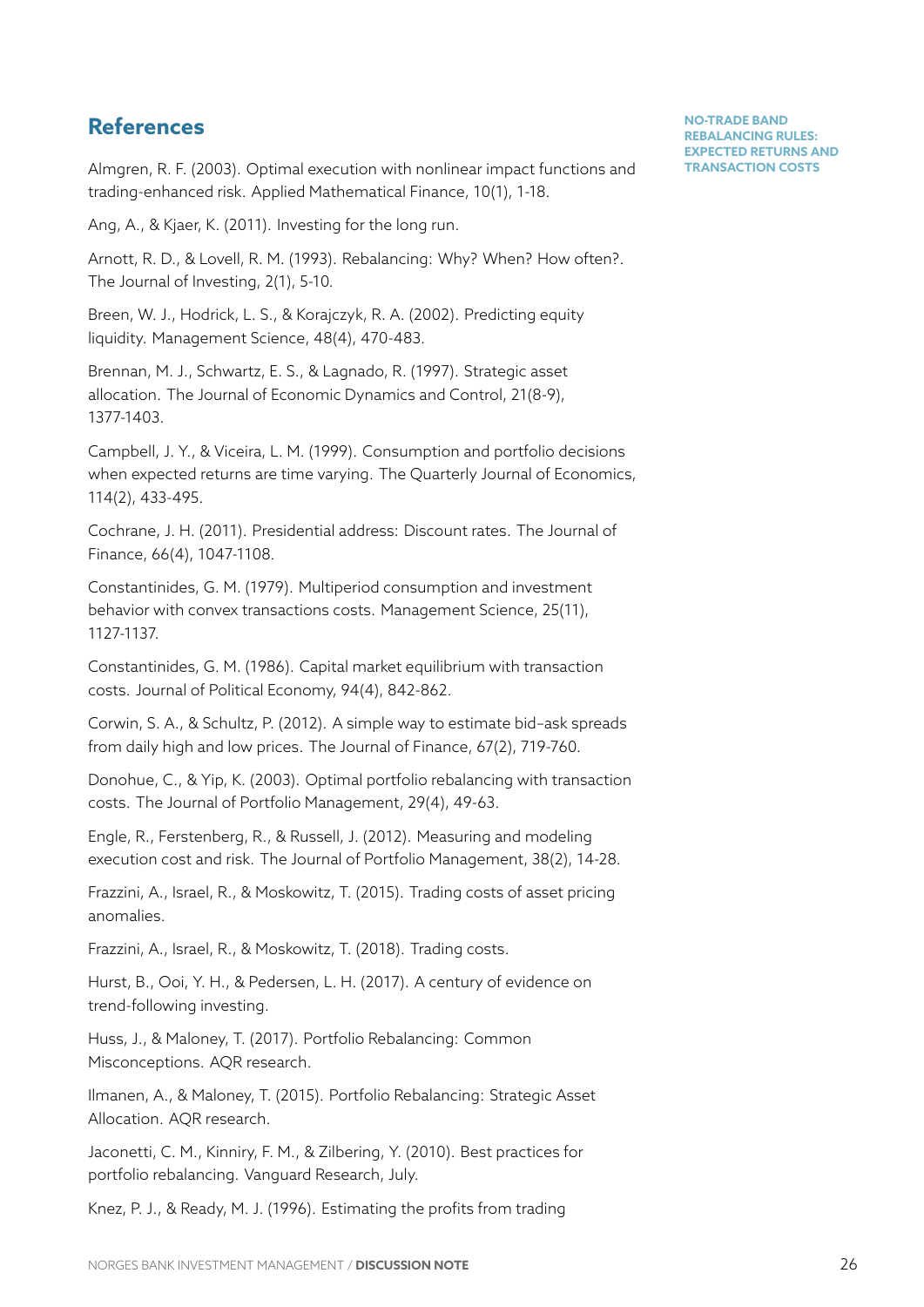strategies. The Review of Financial Studies, 9(4), 1121-1163.

Korajczyk, R. A., & Sadka, R. (2004). Are momentum profits robust to trading costs?. The Journal of Finance, 59(3), 1039-1082.

Kunsch, H. R. (1989). The jackknife and the bootstrap for general stationary observations. The Annals of Statistics, 1217-1241.

Leland, H. E. (1996). Optimal asset rebalancing in the presence of transactions costs. Institute of Business and Economic Research, University of California, Berkeley.

Masters, S. J. (2003). Rebalancing. The Journal of Portfolio Management, 29(3), 52-57.

Moreira, A., & Muir, T. (2017). Volatility-Managed Portfolios. The Journal of Finance, 72(4), 1611-1644.

Moskowitz, T. J., Ooi, Y. H., & Pedersen, L. H. (2012). Time series momentum. The Journal of Financial Economics, 104(2), 228-250.

NBIM Discussion Note #1 (2012). Time-varying Expected Returns and Investor Heterogeneity: Foundations for Rebalancing

NBIM Discussion Note #2 (2012). Return Predictability and Implications for Rebalancing

NBIM Discussion Note #3 (2012). Empirical Analysis of Rebalancing Strategies

NBIM Discussion Note #4 (2012). The History of Rebalancing of the Fund

NBIM Discussion Note #1 (2016). The Equity Risk Premium

NBIM Discussion Note #3 (2017). The Liquidity of a Diversified Portfolio

Neely, C. J., Rapach, D. E., Tu, J., & Zhou, G. (2014). Forecasting the equity risk premium: the role of technical indicators. Management Science, 60(7), 1772-1791.

Novy-Marx, R., & Velikov, M. (2015). A taxonomy of anomalies and their trading costs. The Review of Financial Studies, 29(1), 104-147.

Ratcliffe, R., Miranda, P., & Ang, A. (2017). Capacity of Smart Beta Strategies: A Transaction Cost Perspective.